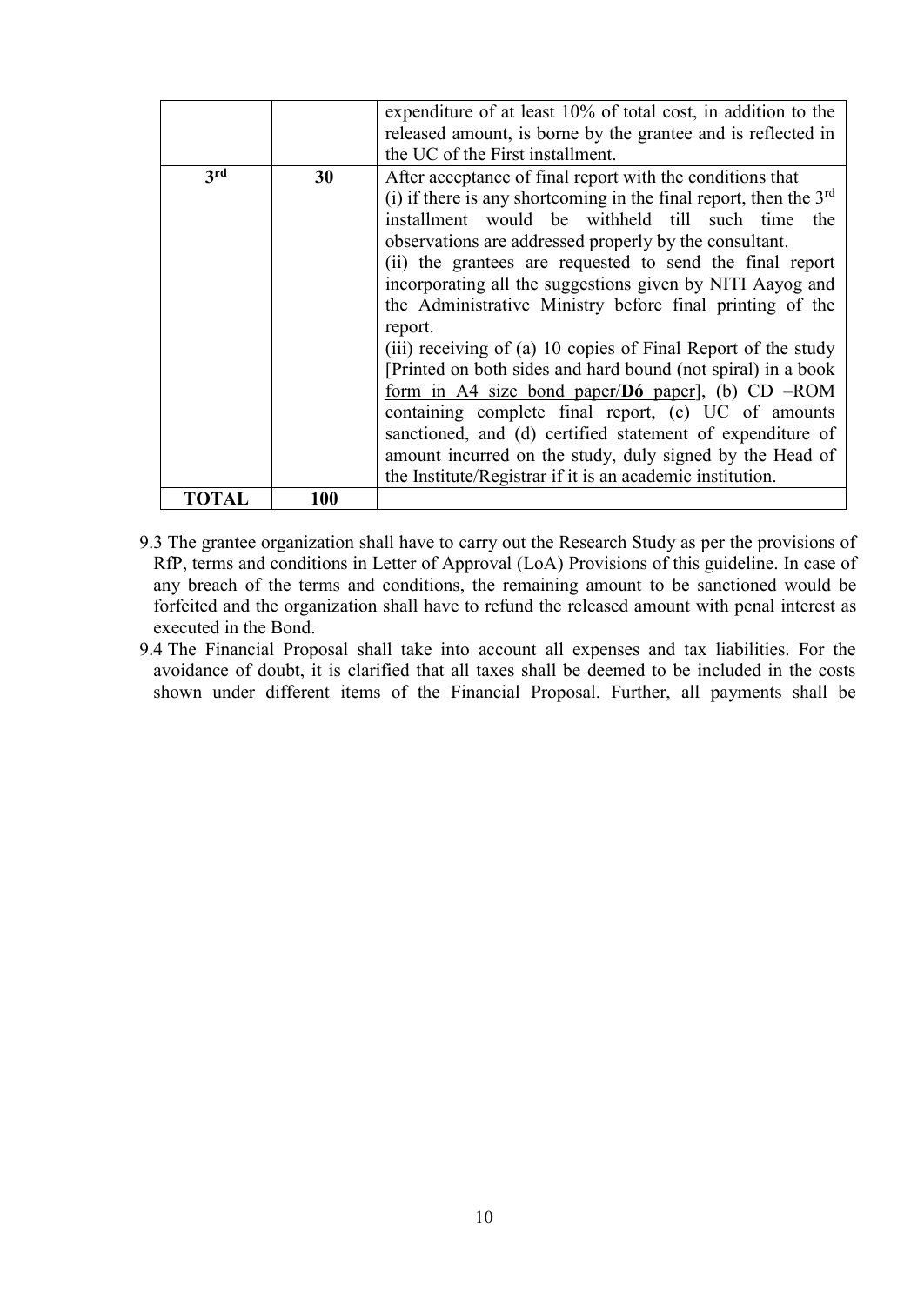- 10.4The extension of time for submitting the final report may be considered if the institution provides adequate justification for the delay in writing, for factors beyond the control of the Institution in completing the assignment in time. Such permission may be granted by Adviser (Research) in consultation with Adviser of the concerned SV depending upon the merits of the case. In such cases, the provision of penal interest would not apply if the reasons for delay are recorded in writing.
- 10.5NITI Aayog, if desired, may carry out site visit for review of field survey/work being carried out by the grantee for the study. Officials from Research Division and SVs shall be deputed to make field visit for monitoring and verifying the genuineness of the study or respondents.

## 10.6 **Time line of the study are as follows**:

(i) The research personnel shall be in position to commence research work from the date of issuing of letter of approval by NITI Aayog. The Date of release of 1<sup>st</sup> installment is the starting date of the study.

(ii)Duration of the study: The exact period of study would be indicated in RfP/LoA  $(iii)$ Submission of  $1<sup>st</sup>$  draft report containing objectives with chapterisation, literature review on the subject, Methodology, selection of study area and preliminary findings: On completion of 4 months from date of release of 1<sup>st</sup> installment

(iv) Submission of final draft report: before 01 month of the total duration of the study.

(v) Submission of final project completion report of the study: Within 02 months after the date of completion of study thereby incorporating the comments of NITI Aayog or administrative Ministry if any, while finalizing the report.

*The timelines indicated above are tentative and can vary depending upon the requirements of the specific study.* 

# **11 SPECIFIC CONDITIONS REGARDING RESEARCH STUDIES:**

11.1**Dissemination & follow up action on completed research work:** The financial support under the Scheme provided by NITI Aayog shall be duly acknowledged on all document produced whether or not circulated widely; and the disclaimer as indicated below shall be prominently displayed on such a documents.

**"***DISCLAIMER The Institution* [name to be mentioned] *has received the grants-in-aid under the Research Scheme of NITI Aayog (RSNA) to produce this document. However, NITI Aayog shall not be held responsible for findings or opinions expressed in the document prepared. This responsibility rests with the Institution/organisation.*" [name to be mentioned]

- 11.2 If there is any specific requirement of NITI Aayog as regards such as acknowledgement in a particular manner, then the same would be mentioned in the terms and conditions and, once the same is accepted by the grantee Institution/Organisation, they would have to abide by that.
- 11.3 **Copy Right**: NITI would have the intellectual property rights for all the research studies outsourced. Prior permission of NITI would be necessary before such studies could be publicized by the organisations/ individuals concerned. The soft copy of this study shall be put up in the official website of NITI Aayog for wider circulation. The NITI Aayog may grant permission for publication only after 6 months of submission of the Final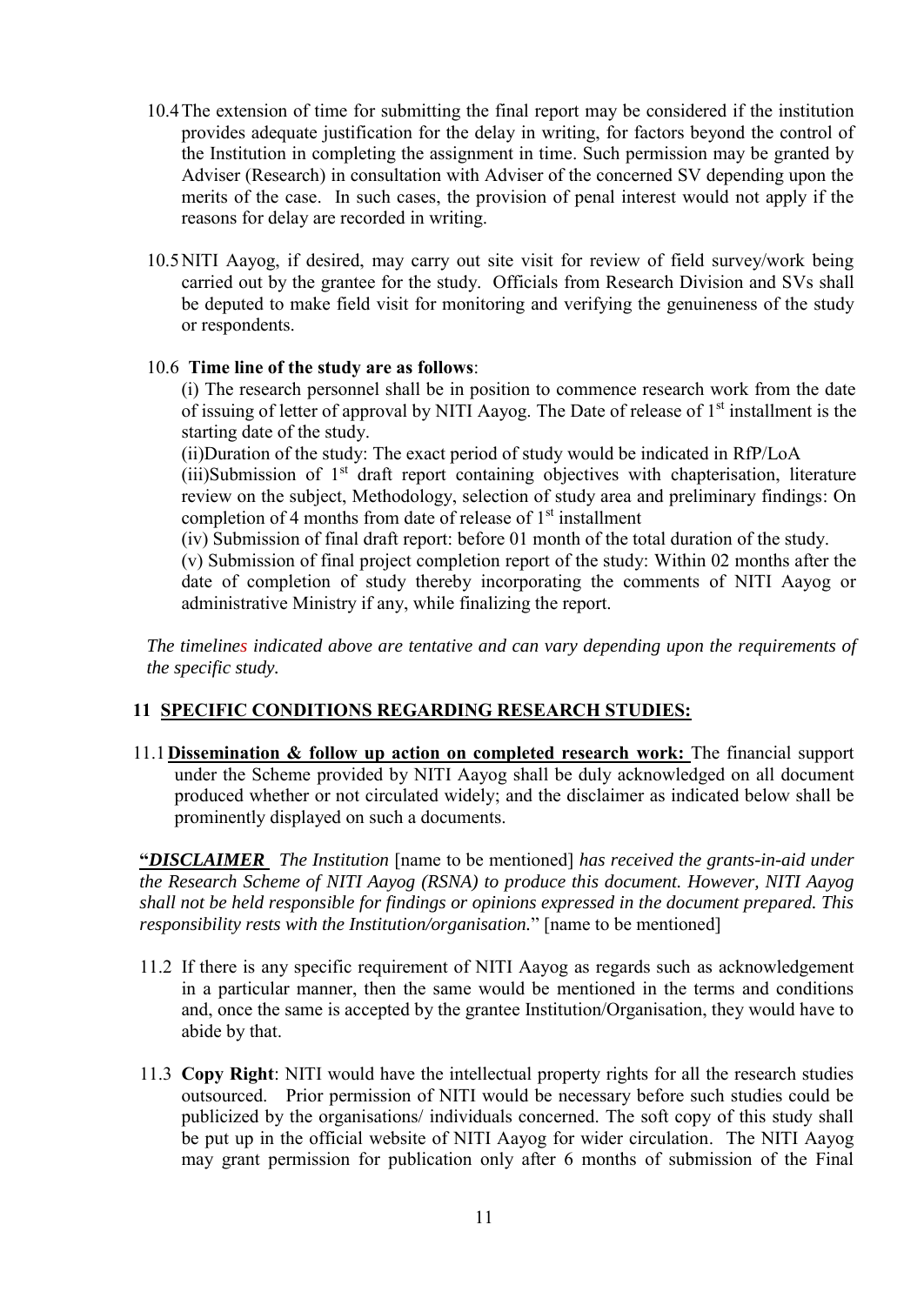Report of the assigned study. Request for any financial assistance for bringing out such publication under the RSNA will not be entertained.

- 11.4 **Rejection of All Proposals, and re-invitation:** The competent authority of NITI Aayog reserves the right to reject and re-invite all the proposals. However, such rejections should be well considered and normally be in cases where all the bids are either substantially in deviation to the RfP or considered unreasonably high in cost.
- 11.5 The name of the Project Director or Principal Investigator of the research study, funded under the RSNA, will be specified in the Letter of Approval (LoA).
- 11.6 The Institution will be required to submit a certificate from the Project Director/Principal Investigator of the project to the effect that the expenditure has been incurred in accordance with the conditions specified in the RfP/scheme guideline.
- 11.7 The persons employed in the research study project will be treated as the employees of the grantee organization only. The conditions of their service will be governed in accordance with the rules and order of that Institution as applicable to such personnel. With regard to travelling and daily allowance, the scale appropriate to the respective classes of employees of the above named institution will be applicable to them. Foreign travel is not allowed unless this is considered necessary in terms of objectives of the study and the same is duly approved in writing by NITI Aayog.
- 11.8 The Institution shall provide permanent infrastructure facilities, viz., accommodation, furniture, research facilities, library, laboratory, equipment, secretarial & managerial staff and material required for the project for which a budget provision may be made by the Institution under "Overheads". There shall be a contingency grants of 3% of the proposed budget for meeting expenses other than those clearly specified.
- 11.9 **Adherence to Timelines:** The assignment should be completed within the time line stipulated in para 10.4. The delay in submission of the final report beyond the stipulated time will attract penalty as per the penal provisions of the bond executed by the grantee. The penalty, for delay in submission of the final report, will be deducted from the last instalment as per the provisions of the GFR and RSNA.
- 11.10 **Termination:** NITI Aayog may terminate this contract in whole or in part, upon thirtyday' notice, in writing, to the assigned institution. The initiation of arbitration proceedings in accordance with "settlement of disputes" stated below shall not be deemed a termination of this contract. In the event of any termination by the NITI Aayog, no payment shall be due to the agency except for work and services satisfactorily performed in conformity with the terms and conditions of the contract. The agency shall take immediate steps to terminate the work and services in a prompt and orderly manner and to minimize losses and further expenditures. Should the agency be adjudged bankrupt, or be liquidated or become insolvent, or should the agency make an assignment for the benefit of its creditors, or should a receiver be appointed on account of the insolvency of the agency, the NITI Aayog may, without prejudice to any other right or remedy it may have, terminate this contract forthwith. The agency shall immediately inform the NITI Aayog of the occurrence of any of the above events.
- 11.11 NITI Aayog may modify the ToR (as given in RfP) and other terms and conditions of the assignment during the research study period, if necessary, in order to widen its scope/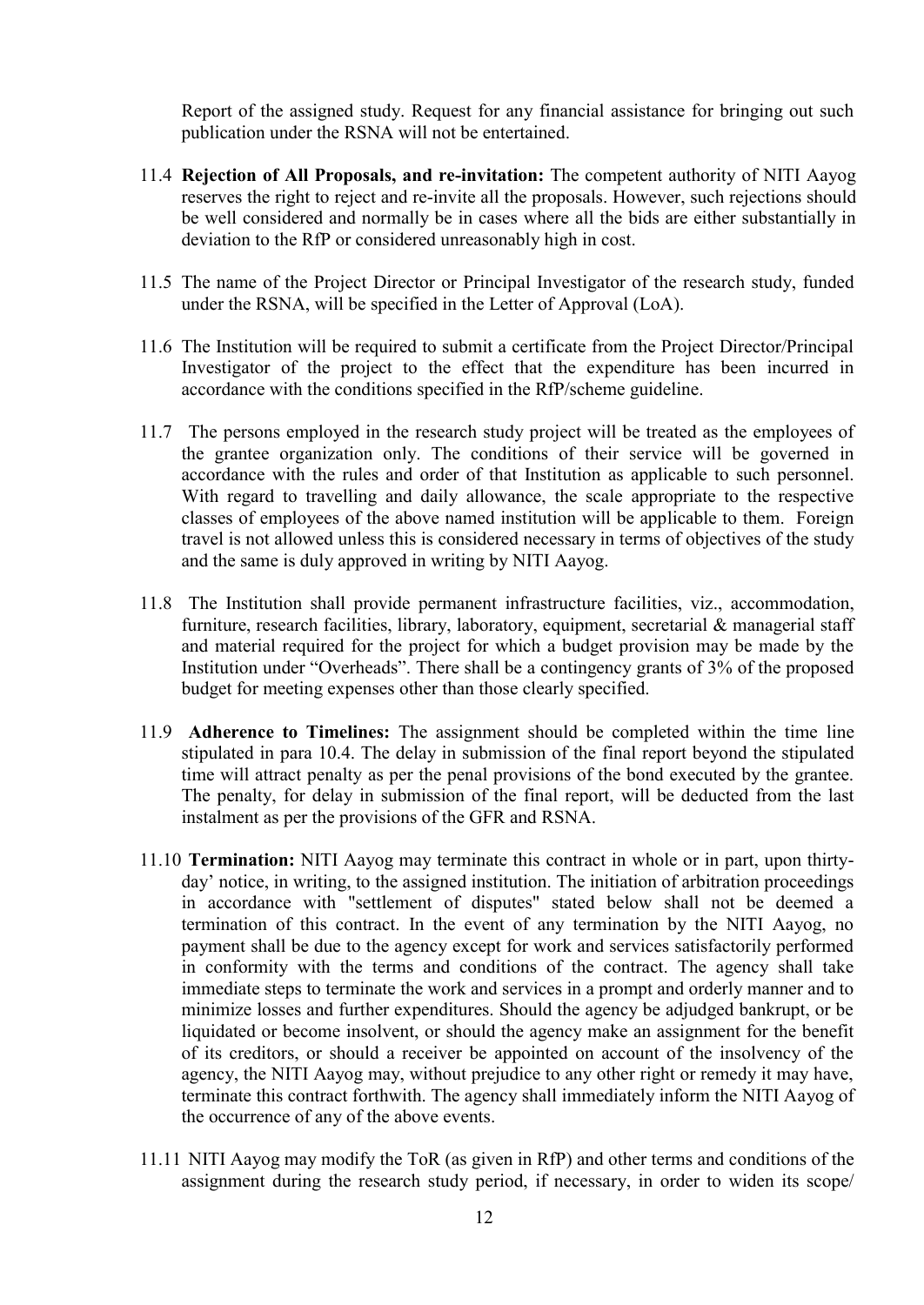coverage without any escalation in cost of the study. This may be done with mutual consent with the grantee organization.

- 11.12 The Institution or the Project Director (PD) /Principal investigator (PI) shall not share the data collected for the research study with any other person/organisation without the prior approval of the NITI Aayog. The research study shall not be used by the PD/PI or his associates for the preparation of any doctoral thesis/dissertation or for other degrees/diplomas without the prior approval of the NITI Aayog.
- 11.13 The Institution or the PD/PI shall make suitable arrangements for the safe custody of raw data such as filled schedules, tabulation or working sheets, tapes, CD/softcopies, manuscripts of the reports, etc. relating to the research work for a period of **three** years after completion of the research study. The NITI Aayog may ask for perusal/review of raw or processed data at any time.
- 11.14 If the PD/PI associated with the project leaves the Institution/Organisation at any stage after commencement of the study, the project may be continued by appointing a new PD/PI by the institute. The same shall be intimated to NITI Aayog (within 15 days after leaving of PD) without causing any hindrance in the progress of the study. Thereafter, if the progress of the work of the study is not found satisfactory by NITI Aayog, the study may be discontinued and the amount released till date shall be recovered from the Institution/Organisation along with the penal interest as per the provision of Bond executed.
- 11.15 The concerned institution/organization will have to bear all responsibilities regarding any discrepancy and irregularity in the studies undertaken with funding from the NITI Aayog.
- 11.16 These guidelines will come into effect from the date of the issue of the circular. Studies which were sanctioned earlier would continue to be governed by the guidelines prevailing at the time of issue of RfP of that study.

### **12 GRANTS-IN-AID FOR SEMINARS/ WORKSHOPS/ CONFERENCE**

- 12.1Only International/National level Seminars/Workshops/Conference shall be considered for grants-in-aid under the RSNA with the objectives, viz., (i) to stimulate an informed discussion or debate on research themes/topics essential for overall development of the country and welfare policies of Govt of India with active partnership of NITI Aayog, (ii) to interact with renowned experts in the relevant field for the policy implementation, (iii) to identify the problem areas and discuss the issues as per the objectives of the NITI Aayog.
- 12.2**Seminar Evaluation Committee (SEC):** There shall be a Seminar Evaluation Committee (SEC) comprising of Principal Adviser/Additional Secretary/Senior Adviser as Chairman, Adviser (Research) and Adviser (SV/D) as members. The SEC will examine the technical and financial cost of the proposal and shall make a suitable recommendation.
- 12.3**Proposals by Invitation:** Advisers-in-Charge of SV/Ds may propose to invite proposals on research themes/topics on which Seminars/Workshops/Conference need to be supported under this Scheme. However, if some such proposal is to be invited, the concerned SV/D would request the Research Division. Then the Research Division would place an advertisement in the form of EoI on the web-site of the NITI Aayog or central public procurement website, after obtaining approval of CEO-NITI Aayog.

(i) On receiving the EoIs in the prescribed format as given in Annexure-4 of this guideline, the eligible ones will be duly short-listed and then bids would be invited from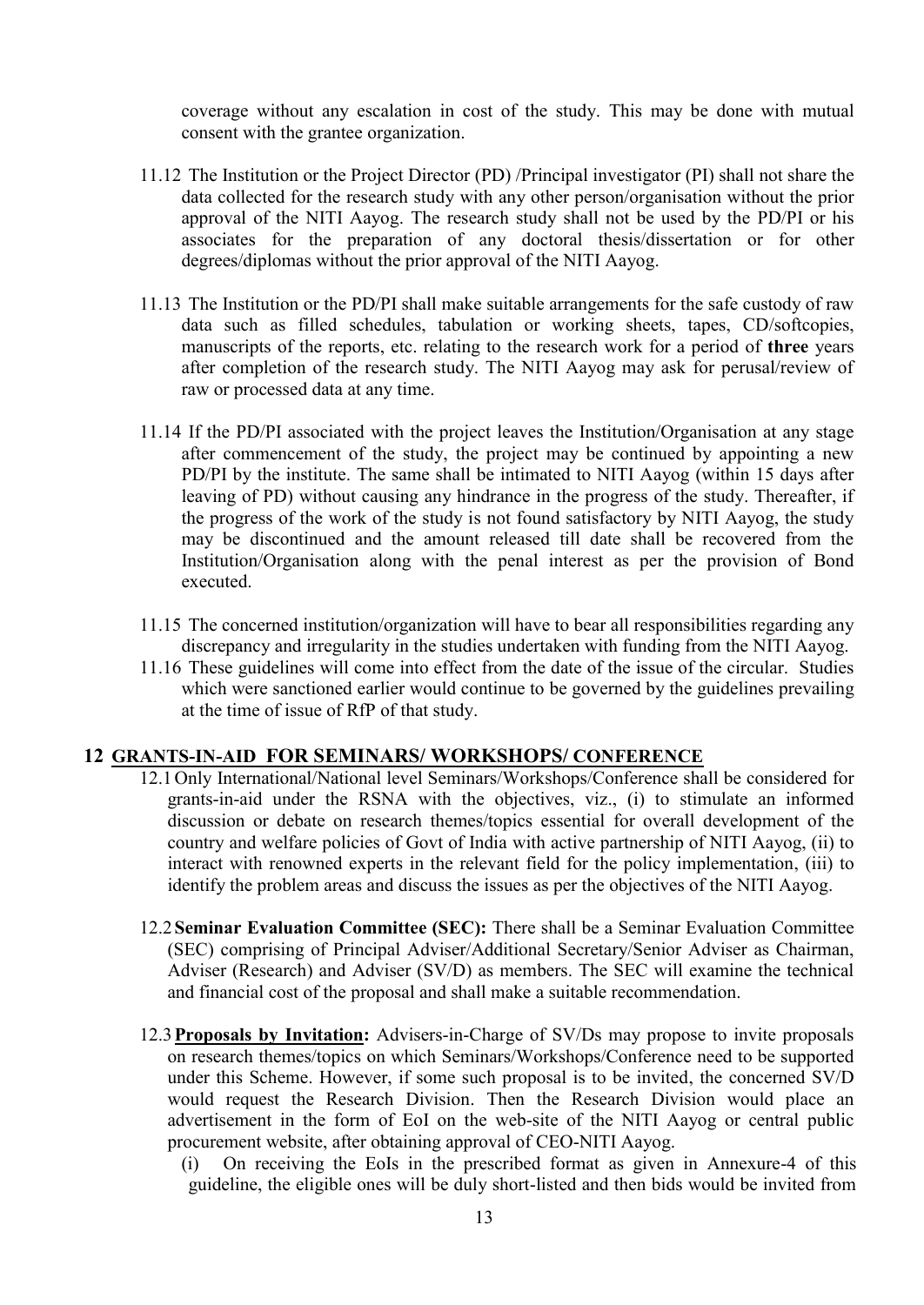those short-listed eligible institutions/organizations for holding the Seminars/Workshops /Conference.

(ii)Once the bids are received, a suitable recommendation would be made as regards the seminar/workshop/conference proposal in question by Seminar Evaluation Committee (SEC).

12.4 **Other Proposals**: Proposals submitted *suo moto* by Institutions/Organisations are termed as **Other Proposals**. These proposals should be submitted directly to Senior Adviser/ Adviser (Research Division) in the proforma given in Annexure-4 and 5.

## 12.5 **Specific Criteria for National level Seminar/Workshops/ Conference:**

- 12.5.1National Seminars**/**Conferences/Workshops would be the events for which there is a requirement of (i) confirmation of participation by key participants/scholars presenting their papers or lectures and (ii) 25% key participants presenting papers who shall come from outside the state in which the event would be held.
- 12.5.2Proposals for National Seminars/Workshops/conference must be submitted strictly in the format as per Annexure-4 preferably six weeks before the date of event for consideration of grants-in-aid under the RSNA.
- 12.5.3The grant shall include (i) honorarium to the experts presenting the papers at the rate as specified by the University Grants Commission (UGC) from time to time (currently it is Rs. 1000/-) (ii) boarding/lodging to the key participants/ experts presenting the papers as per the eligibility and rules of the Government of India subject to not more than Rs.4,000 per person, (iii) working lunch for the participants (iv)Travelling Expenditure (Actual) for the key participants/experts presenting the papers limited to Economy class Airfare or AC -III tier for domestic travel only and local transportation for participants limited to Rs.150/- per person per day (v) Seminar Materials such as invitation cards, banner, advertisement, handouts, stationery, etc., will be at the rate of Rs.300/- per participant, (vi) overhead cost up to 7% & 3% of contingency cost of the total Budget A (as per Annexure-6). Separate ceilings are also prescribed for honorarium (5% of total budget), boarding & lodging  $(25\%)$ , travel & transportation  $(30\%)$ , working lunch  $(10\%)$ , seminar material (10%), overhead cost (7%) and contingencies (3%) and Rent for venue (10%) which would need to be adhered to.
- 12.5.4The organization is required to furnish the Final Schedule, venue of the Seminar, the list of confirmed key participants including the 25% from outside the state and formal Invitation to NITI Aayog for attending the seminar. All these documents are required to be submitted to NITI Aayog before organizing the event.

### 12.6**Specific Criteria for International level Seminar/Workshops/ Conference:**

- 12.6.1 I**nternational conference/seminar/workshop**: The proposal, which are accompanied by authentic document of acceptance or confirmation of participation by key participants along with the subject matter of their research papers or lectures to be presented in the event. There shall be at least 5 key persons/participants from abroad for presenting the research papers.
- 12.6.2 The proposals for hosting of international conference/seminar/workshop etc. should be submitted by the organisers as per Annexure- 5 after getting clearance from (i) the Cabinet Secretary, (ii) the Ministry of External Affairs (MEA) from political angle and (iii) Ministry of Home Affairs (MHA) from security angle, before submitting the proposals to NITI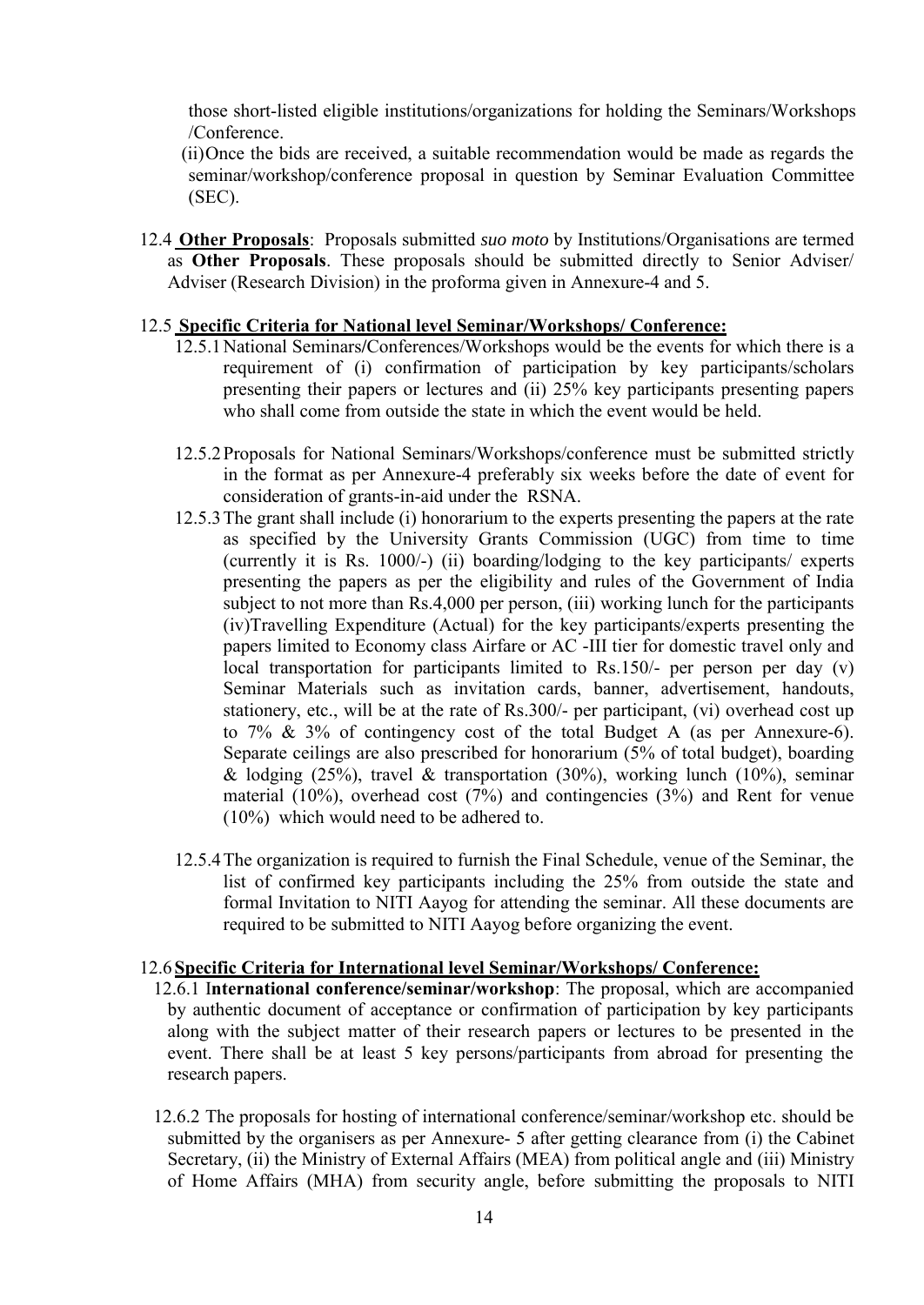Aayog. All preparations for holding the event and other formalities should be completed sufficiently in advance to avoid any last minute hitch and embarrassment. Priority will be given to those conferences that arise out of international agreements/ obligations.

- 12.6.3 The grant shall include (i) honorarium to the experts presenting the papers at the rate as specified by the UGC from time to time (currently it is Rs. 1000) (ii) boarding/lodging to the key participants/ experts presenting the papers as per the eligibility and rules of the Government of India subject to not more than Rs.4,000 per person for the event, (iii) working lunch for the participants (iv)Travelling Expenditure (Actual) for the key participants/experts presenting the papers limited to Economy class Airfare or and local transportation for participants limited to Rs.150/- per person per day. (v) Seminar Materials such as invitation cards, banner, advertisement, handouts, stationery, etc., will be at the rate of Rs. 300/- per participant, (vi) overhead cost (as per Annexure-6). Separate ceilings are also prescribed for honorarium (5% of total budget), boarding  $\&$  lodging (25%), travel  $\&$ transportation (30%), working lunch (10%), seminar material (10%), overhead cost (7%) and contingencies (3%) and Rent for venue (10%) which would need to be adhered to.
- 12.6.4 For the reimbursement of approved amount for International Seminars, the organisers are supposed to submit the proof of participation of foreign delegates such as photocopy of passport, visa and air tickets and boarding pass of all key participants. In this case the provision of OM No. 19(9)/E.coord/2012 dated 12.07.12 of DOE/MoF will also be applicable.

## **13PROCESSING OF SEMINAR/WORKSHOP/COFERENCE PROPOSALS:**

- 13.1All proposals of Seminars/Workshops/conference received by the NITI Aayog shall be initially processed by the Research Division with the approval of Adviser-in-charge in accordance with these guidelines. Research Division shall obtain concurrence of concerned SV/Ds before processing the case.
- 13.2The proposals shall be submitted to SEC for recommendation and examination of the technical and financial cost of the event. After this it will be submitted for concurrence of the FA and approval of the CEO, NITI Aayog.
- 13.3The Research Division shall, thereafter, issue a detailed Letter of Approval (LoA) specifying the terms and conditions for acceptance by the Institute which is organising the Seminar/ Workshop/ Conference.
- 13.4After receiving the LoA and the acceptance of Terms and Conditions, the Head of the Institution/ Registrar (if university/deemed university) shall execute the Bond on Non-Judicial Stamp Paper of Rs.10/- (as given in Annexure-7) and shall authenticate on each page.
- 13.5The release of the approved amount or the actual net expenditure incurred, whichever is less, would be made in one lump-sum installment only on re-imbursement basis. In other words, the lump-sum amount will be released after the event is over and all necessary supporting documents/vouchers are duly submitted to the NITI Aayog.
- 13.6**Financial ceiling**: The Grants-in-aid limit for organising the International/ National Level Seminar/Conferences /Workshops shall be maximum of **Rs. Five** *lakhs.*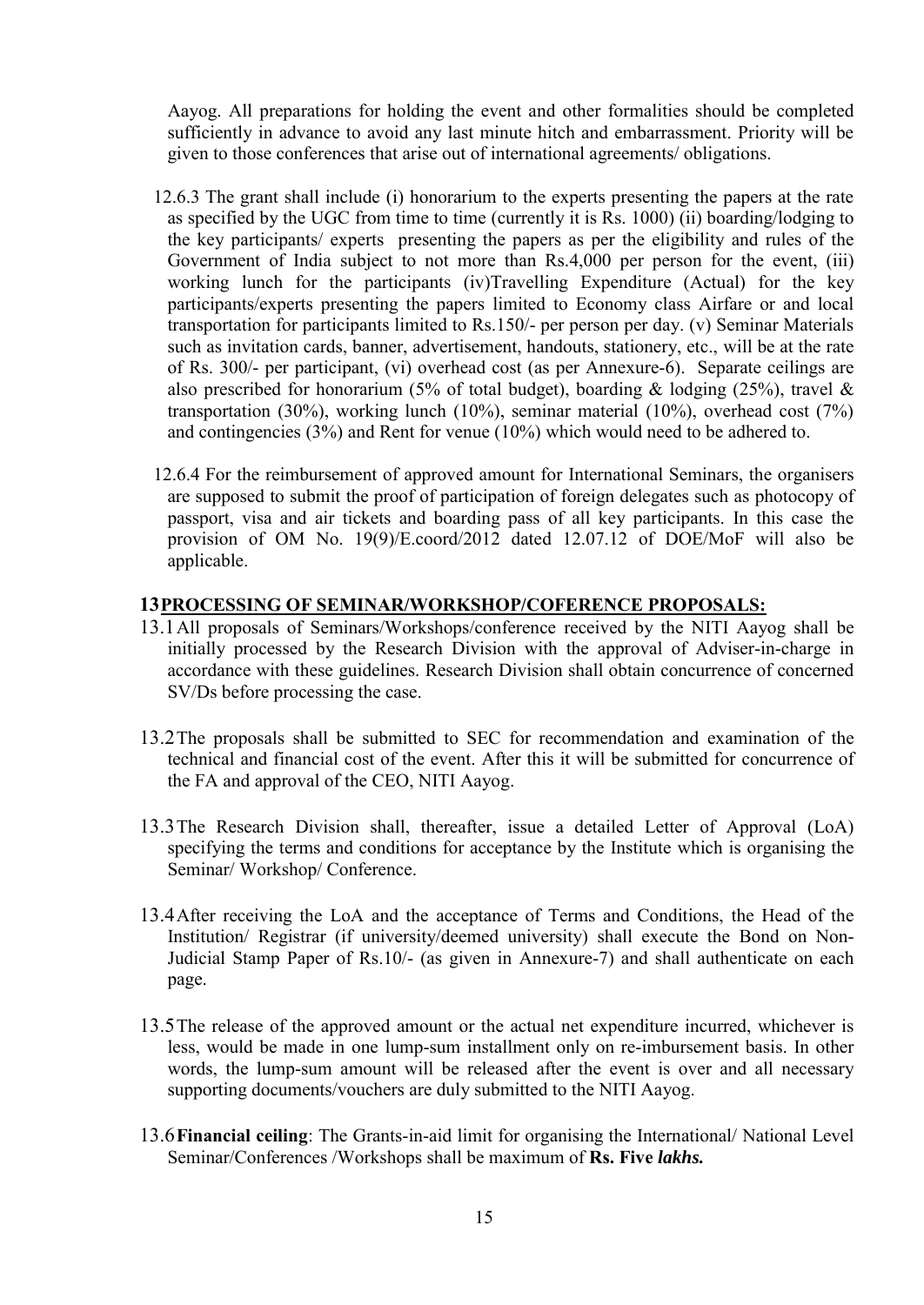13.7**Disbursement of grants-in-aid**: Grants-in-aid for Seminar / Workshop shall be disbursed in the following manner as under:-

| <b>Sole</b>        |                   | <b>Stage:</b> After receipt of all the documents including (i) Three copies |
|--------------------|-------------------|-----------------------------------------------------------------------------|
|                    | <b>Sanctioned</b> |                                                                             |
| <b>Installment</b> | <b>Amount:</b>    | of proceedings of the Seminar/Workshop/Conference, (ii) One set             |
| (After the         | Minimum of        | of papers selected for presentation in the event (iii) CD-containing        |
| event is           | the sanctioned    | complete proceedings of seminar, (iv) $UC^4$ for the full amount            |
| held)              | amount limited    | approved or the actual expenditure incurred on the                          |
|                    | to the actual     | seminar/workshop/conference, (v) proof of minimum 25% of key                |
|                    | net expenditure   | participants attending the event from outside the state in case of          |
|                    | and subject to    | national seminar and proof of 5 key participants from abroad for            |
|                    | individual        | presenting the research papers in case of international seminar (vi)        |
|                    | ceilings under    | duly certified statement of expenditure on Seminar by the head of           |
|                    | each head of      | the Institution/Registrar (university/deemed university) along with         |
|                    | expenditure.      | all necessary supporting documents/vouchers and (vii) Proof of              |
|                    |                   | bearing 10% of the expenditure of the seminar by the organization.          |

# **14 Specific Conditions for International/National level Seminar/Workshops/ Conference:**

- 14.1During a particular financial year, only one proposal from a grantee for conducting a Seminar/Workshop/conference shall be considered for grants-in-aid.
- 14.2Proposals for *ex-post facto* request for sanction of grants-in-aid for seminar/workshop/ conference under the Scheme shall be considered, only in exceptional circumstances with full justification.
- 14.3Only eligible institutions would be considered for grants-in-aid under this scheme for holding seminars/workshops/conference. The eligibility conditions would be the same as in para 5 of the instant guidelines, *mutatis mutandis,* subject to condition that the institution/organization shall be "**not-for-profit"** under this component.
- 14.4Seminar/Workshop/Conference proposals from individuals shall not be admissible for seeking grants-in-aid under the RSNA.
- 14.5The Maximum amount approved for the event cannot be increased after the conclusion of the seminar. The TDS will be deducted as per the extant Income Tax rules.
- 14.6**Time frame for holding/completion of the seminar/workshop/conference**: The event shall be organized within one month of issue of the sanction order. The request for extension may be granted after receiving the same in writing before the exact date of organizing the event. The grantees would be required to submit all original bills/voucher/boarding pass/tickets, etc to NITI Aayog for processing the release of the grant-in-aid within 45 days of completion of the event.
- 14.7The re-imbursement shall be made as per the terms and conditions as mentioned in the Letter of Approval and this guideline. The reimbursement of the expenditure shall be limited to the actual net expenditure incurred by the grantee institute/organization in the case of the seminars/workshops/ conference.
- 14.8The logo and the name of NITI Aayog in the banner is required to be shown/displayed prominently and the support of NITI Aayog shall be acknowledged.

-

<sup>4</sup> Specimen Utilization Certificate as per Annexure-8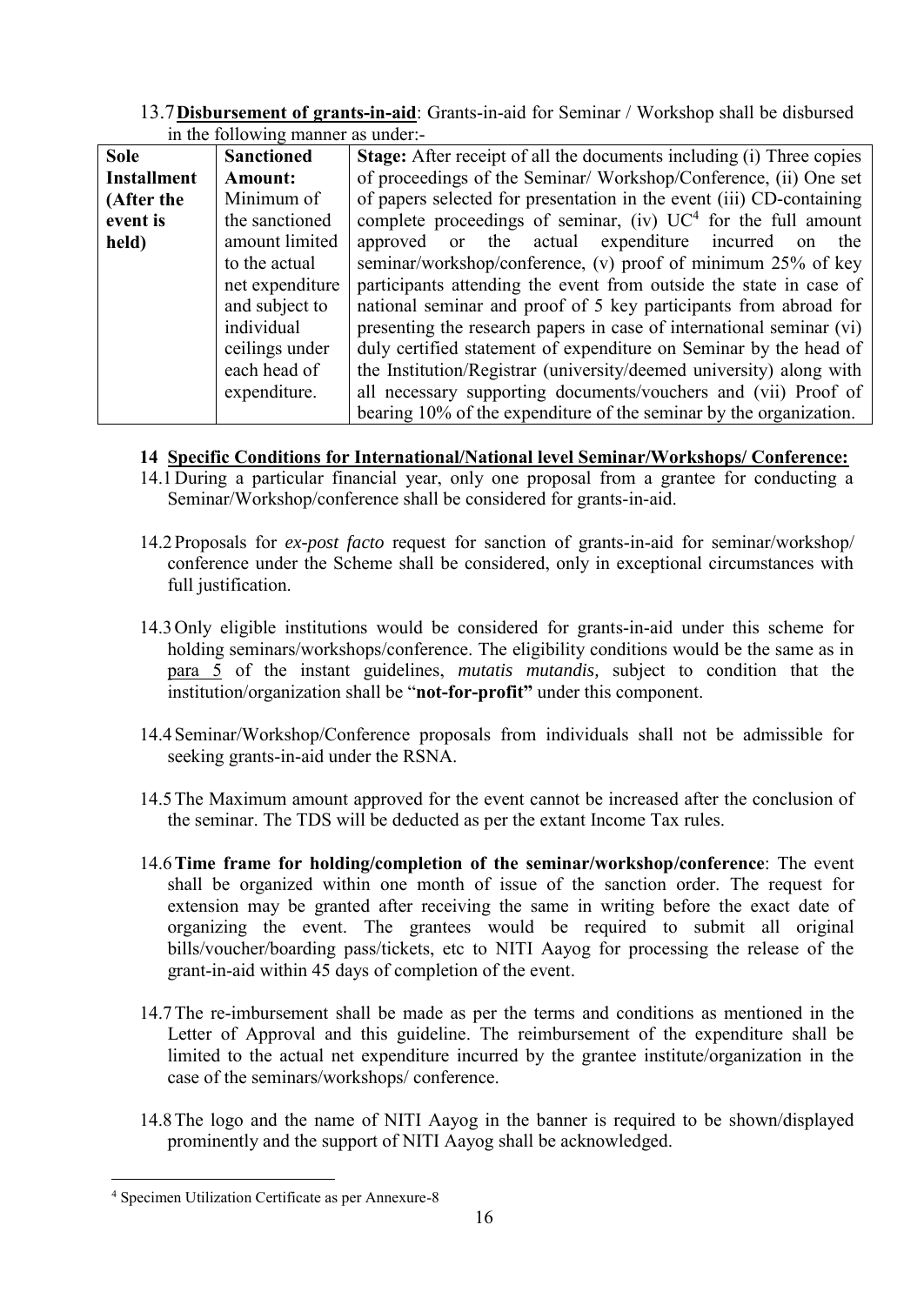- 14.9The NITI Aayog reserves the right of nominating three officers (at least one from Research Division) to participate in the event.
- 14.10The Institution/ Organisation seeking grants-in-aid should also certify that it has not obtained or applied for grants for the same purpose or activity from any other Ministry or Department of the Government of India or State Government).
- 14.11Proposals for Partial funding (i.e. the Institution or Organisation seeking grants-in-aid has obtained or applied for grants for the same Seminar**/**Conference/Workshop from any other Ministry or Department of the Government of India or State Government) would not be generally considered under this scheme as per GFR Rule 209 (Principles and Procedure for award of Grants-in-aid). However, this may be considered under exceptional circumstances and only upon the satisfaction that there is no double funding for that component of assistance.
- 14.12The organization shall bear at least 10% of the total expenditure. Under this component, the actual/imputed cost on account of rent for the venue of the Seminar**/**Conference/ Workshop would be treated as an expenditure to be incurred by the concerned organization.
- 14.13The organisers should endeavour that the deliberations in the event do not have any adverse criticism of any current or recent policy or action of the Central Government or a State Government; or which can embarrass relations between the Central & State Governments or between Central Government and Government of any foreign State. However, this provision would not apply for expression of constructive views at the event.

# **15 PROPOSALS FOR PUBLICATION OF RESEARCH WORK**

- 15.1 The proposal for publication of research work undertaken by an eligible institution or an individual researcher or a researcher affiliated to an eligible institution should be submitted enumerating details about the usefulness and application of the publication for scholars engaged in research as per the objectives of NITI Aayog.
- 15.2 The grants-in-aid for publication of Research Work of an Institution or individual affiliated to an Institution shall be sanctioned conditionally<sup>5</sup> based on its usefulness in research and development activities as per the mandate of NITI Aayog. Publication of the Studies/Research works of basic and theoretical nature would also be considered for funding under this scheme. The Publication grant shall be considered only in those cases, where no other grants-in-aid under RSNA have been provided for the concerned research work.
- 15.3 The amount of grants-in-aid for publication of research work shall be up to *Rs. Four lakhs* to eligible institutions or individual Researchers (awarded M.Phil/Ph.D by University) or Researchers affiliated to eligible institutions. Eligibility of an institution would be adjudged in terms of the conditions laid down in Para 5.1 above. As regards the eligibility of an individual researcher not affiliated to an institution, the same would be recommended by Senior Adviser/Adviser of the Research Division in consultation with the counterpart of the concerned SV/D to CEO, NITI Aayog, for final decision. However, no individual would be considered eligible unless and until either (i) he is an eminent academician in the relevant field with a Ph.D. or published works in the relevant field or (ii)

<sup>-</sup><sup>5</sup> Conditions for acceptance are mentioned in Annexure-9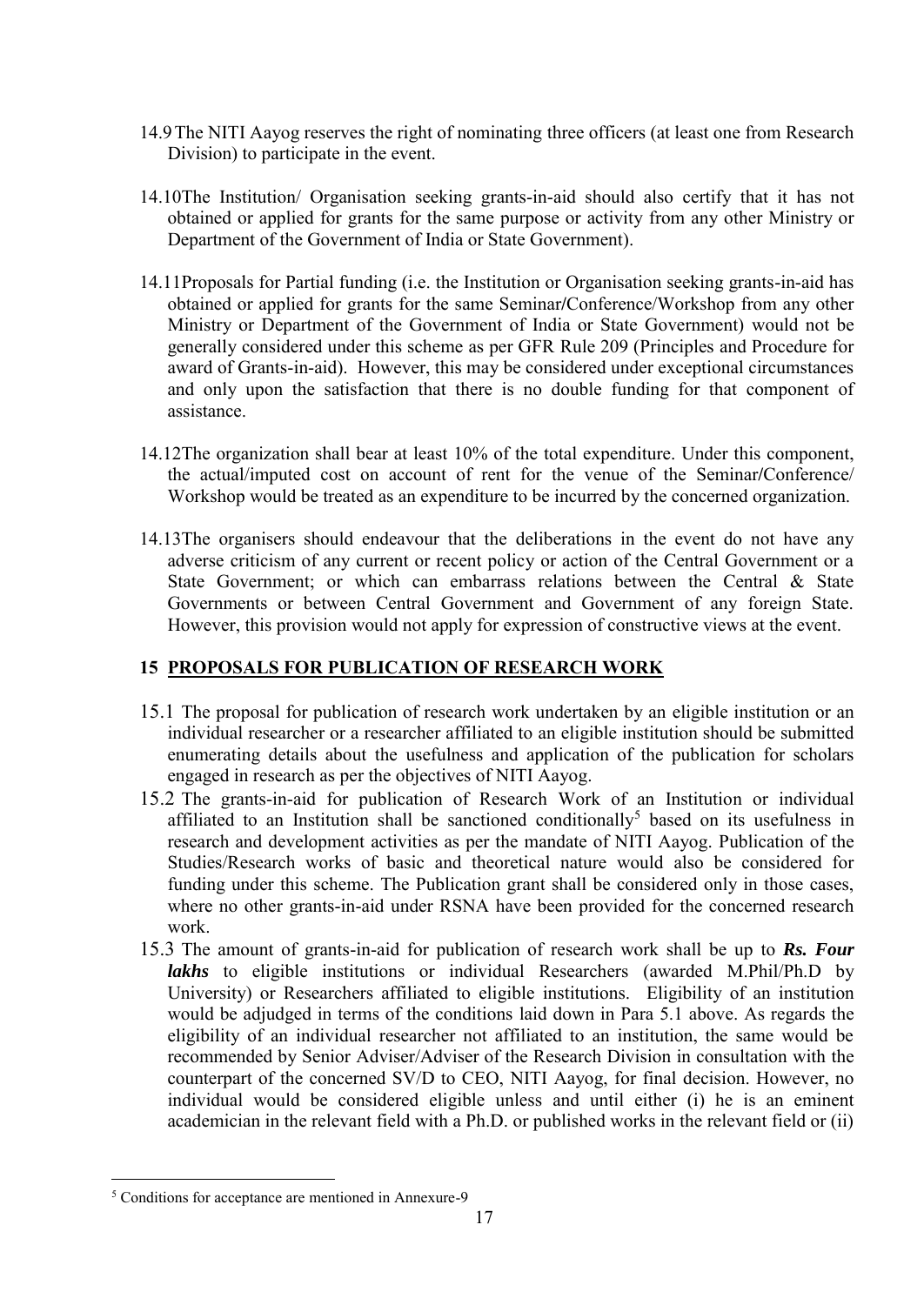he is an eminent serving / retired civil servant with long and distinguished career in the relevant field.

15.4 The grants-in-aid shall be limited to the amount prescribed in the Guidelines or the actual expenditure incurred by the grantee, whichever is less.

## **16 PROCESSING PROPOSALS FOR PUBLICATION OF RESEARCH WORK:**

- 16.1All proposals for publication grant received by the NITI Aayog shall be initially processed by the Research Division with the approval of Senior Adviser/Adviser (Research) in accordance with this guideline and in consultation with the Adviser of the concerned SV/D.
- 16.2REC shall be the competent authority to recommend a proposal for publication grant keeping in view the usefulness of its subject matter to the concerned SV/D and for wider research.
- 16.3The grant-in-aid shall be sanctioned for publication under the RSNA, after obtaining the concurrence of the Financial Adviser and approval of the CEO, NITI Aayog.
- 16.4The Research Division shall thereafter issue a detailed sanction order specifying terms and conditions for acceptance by the Institution/individual researcher for publication grant.
- 16.5**Disbursement of grants for Publication of Research Work:** Grants-in-aid for publication shall be disbursed in Two installments as under:-

| <b>Installment</b> | Percent of        | <b>Stage</b>                                                              |
|--------------------|-------------------|---------------------------------------------------------------------------|
|                    | <b>Sanctioned</b> |                                                                           |
|                    | <b>Amount</b>     |                                                                           |
|                    |                   | No amount would be disbursed at the time of the approval of the proposal. |
| 1 <sup>st</sup>    | 30                | After receipt of the fully edited proof of the print showing              |
|                    |                   | that all requirements of the NITI Aayog as per the terms and              |
|                    |                   | conditions agreed upon at the time of the approval have been              |
|                    |                   | met/incorporated.                                                         |
| 2nd                | 70                | After receipt of desired number of copies of document (in                 |
|                    |                   | book form bounded not spiraled); CD containing complete                   |
|                    |                   | material of the publication, $UC^6$ for the full amount approved          |
|                    |                   | and duly certified statement of expenditure on publication by             |
|                    |                   | the head of the Institution/Individual Researcher.                        |
|                    | 100               |                                                                           |

 6 Specimens of Bond and Utilization Certificate are at Annexure-7 and Annexure-8 respectively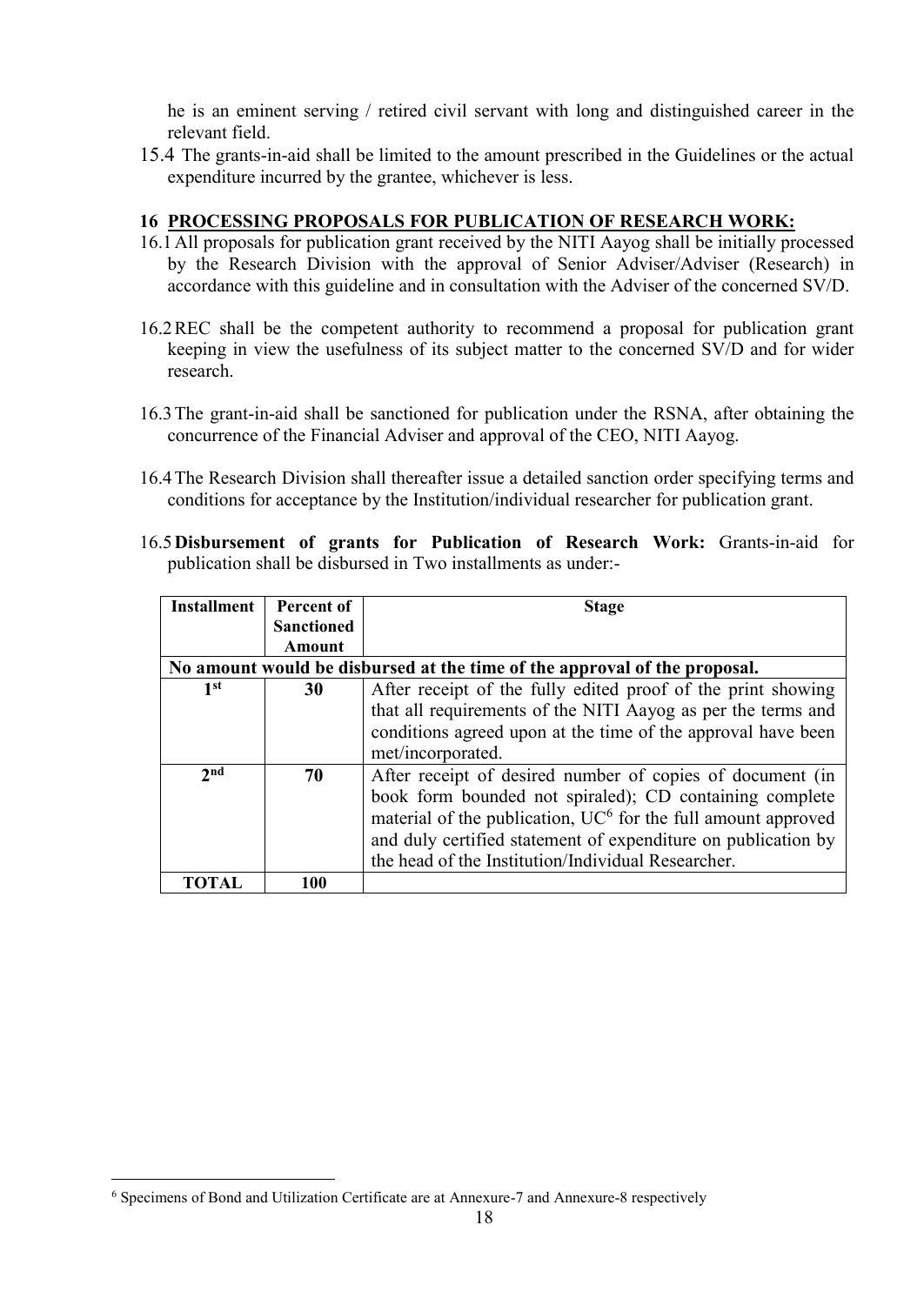## **17 NITI FELLOWSHIPS FOR RESEARCHERS:**

In some cases, it may become important to hire individuals (researchers, scholars, etc.) holding Ph.D/M.Tech./M.Phil or equivalent degree to conduct a specific study or survey in a limited time period available. For such cases, NITI Fellowships may be considered up to a maximum of Rs.2 lakh per study (including contingency grant). Such fellowships may be invited through public notice or through the Universities/ Deemed Universities shortlisted by NITI Aayog on the basis of the terms of reference of the study prepared by the SV/D concerned.

## **18 USING NITI AAYOG LOGO (UNDER NON-FINANCIAL CATEGORY) BY ORGANISATIONS FOR SEMINARS/ CONFERENCES/WORKSHOPS/ SUMMITS/ SYMPOSIUM/ EXHIBITIONS/ ANNUAL FUNCTIONS**

The guidelines for permitting use of NITI Aayog Logo (for non-financial category) for the events such as seminars/ conferences/ workshops/ summits/ symposiums/ exhibitions/ annual functions, etc. were framed with approval of competent authority and issued vide Research Division OM No. O-15018/3/15-Research dated June 3, 2015. These guidelines are deemed to be considered as part of RSNA, 2015.

## **19 TERMS AND CONDITIONS FOR SUBMISSIONS OF PROPOSALS FOR ITEMS MENTIONED IN PARA 4**

- 19.1The EoI for Research Studies and proposal for Seminars/Conferences/Workshops/ NITI Fellowships/ Publications, etc., complete in all respect, may directly be addressed to Adviser (Research Division), NITI Aayog, Government of India, Sansad Marg, New Delhi-110 001. The proposal submitted through any other channel shall not be accepted by the Research Division.
- 19.2The proposal shall be submitted by the Head of the concerned Institutions/Organisations or by an officer of the institution empowered to execute legal documents on behalf of the institution along with the following requisite documents required in consonance with General Financial Rules, 2005:-
	- (i) Copy of Registration Certificate of the Institution/Organisation.
	- (ii) Articles of Association {Copy of the Constitution/MOA (Memorandum of Association) of the Institute/University}
	- (iii) Bye- laws.
	- (iv) Proof of organization being "Not for Profit", wherever applicable.
	- (v) The Audited Statement of Accounts of the Institute/Organisation of the previous two years.
	- (vi) Sources and pattern of income and expenditure of Organisations.
	- (vii)'**Undertaking**': "The [Institute/ Organisation/University (name only)] has not obtained or applied for grants for the same purpose/activity for ………………. [*Name of the event to be mentioned*] from any Ministry/Department of Central Government / State Governments. It is solely depending on the grant of NITI Aayog".
- 19.3An Academic Institution affiliated / accredited with a University or a Deemed University will submit their research proposal only through the Registrar of the University. Otherwise the proposal will not be admissible for grants-in-aid.
- 19.4**On-going Study and Submission of Fresh Study Proposal:** Any University/ Institution /Individual Researcher/ Principal Researcher or Project Director who had earlier been assigned a research study under the earlier Research and Study Scheme may be given grantin-aid for fresh study under the scheme even just after the submission of the earlier report.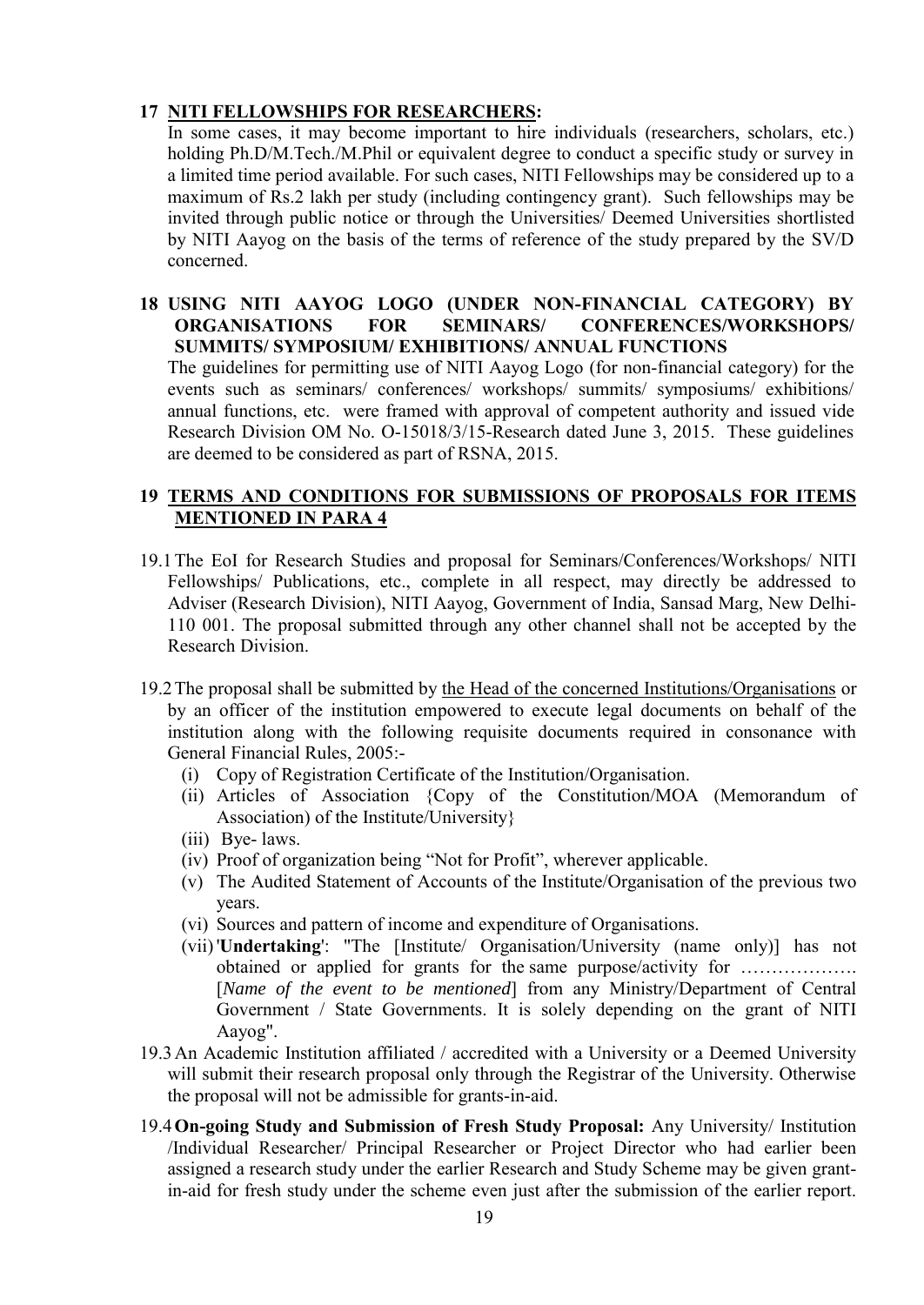However, in exceptional cases and on the recommendation of the concerned SV/Ds, the University/ Institution/Principal Researcher or Project Director with proven track record in the field and area of the proposed study can be considered for sanction of grant-in-aid for conducting another study even when the final report of the earlier study is pending for submission but all other stages as regards the earlier study/project are over to the satisfaction of the NITI Aayog.

- 19.5 The grantee shall execute a Bond in favor of the NITI Aayog on non-judicial Stamp Paper of Rs. 10/- for receiving grants-in-aid.
- 19.6 The Institution or the Director-in-charge of the project will not accept any financial assistance from any other source(s) for the project assigned under the scheme.
- 19.7 All proposals for financial support will need to be approved by the NITI Aayog before the commencement of particular assignment or event.
- 19.8 No capital expenditure will be incurred from the grants-in-aid provided for the project.
- 19.9 The Statement of Expenditure incurred against approved amount of grants-in-aid of the NITI Aayog, will be issued by Registrar (if college/university) or Head of the Organisation (as per the registration certificate).
- 19.10 Any intimation or Progress/ Draft/ Final Report of research study or Proceedings of Seminar etc. will be submitted to SRO/Director (Research), NITI Aayog by the PD/PI or Head of the Institution.
- 19.11No extra/additional amount would be paid for any escalation in the cost wrt the items as mentioned in Para 4.
- 19.12 The grants-in-aid will include service tax and other taxes, if any, and the liability of payment of the tax will be of the Institution.
- 19.13 NITI Aayog sanctions the grant-in-aid in favour of the Institution or University for the particular assignment.
- 19.14 All the Reports and the proceedings shall be posted on the website of NITI Aayog for wider publicity.
- 19.15 The necessary TDS, prevailing education cess, secondary & higher education cess or any other cess shall be deducted at source by DDO, NITI Aayog before releasing the amount as per the sanction order.
- 19.16**Accounts of Grantee Institutions-** Institutions or Organizations receiving grants should, irrespective of the amount involved, be required to maintain subsidiary accounts of the Government grant and furnish to the Accounts Officer a set of audited statement of accounts. These audited statements of accounts should be required to be furnished after utilization of the grants-in-aid or whenever called for.
- 19.17 **Audit of Accounts of Grants-in-aid-** The accounts of all grantee institutions or Organizations shall be open to inspection by the sanctioning authority and audit, both by the Comptroller and Auditor-General of India under the provision of CAG(DPC) Act 1971 and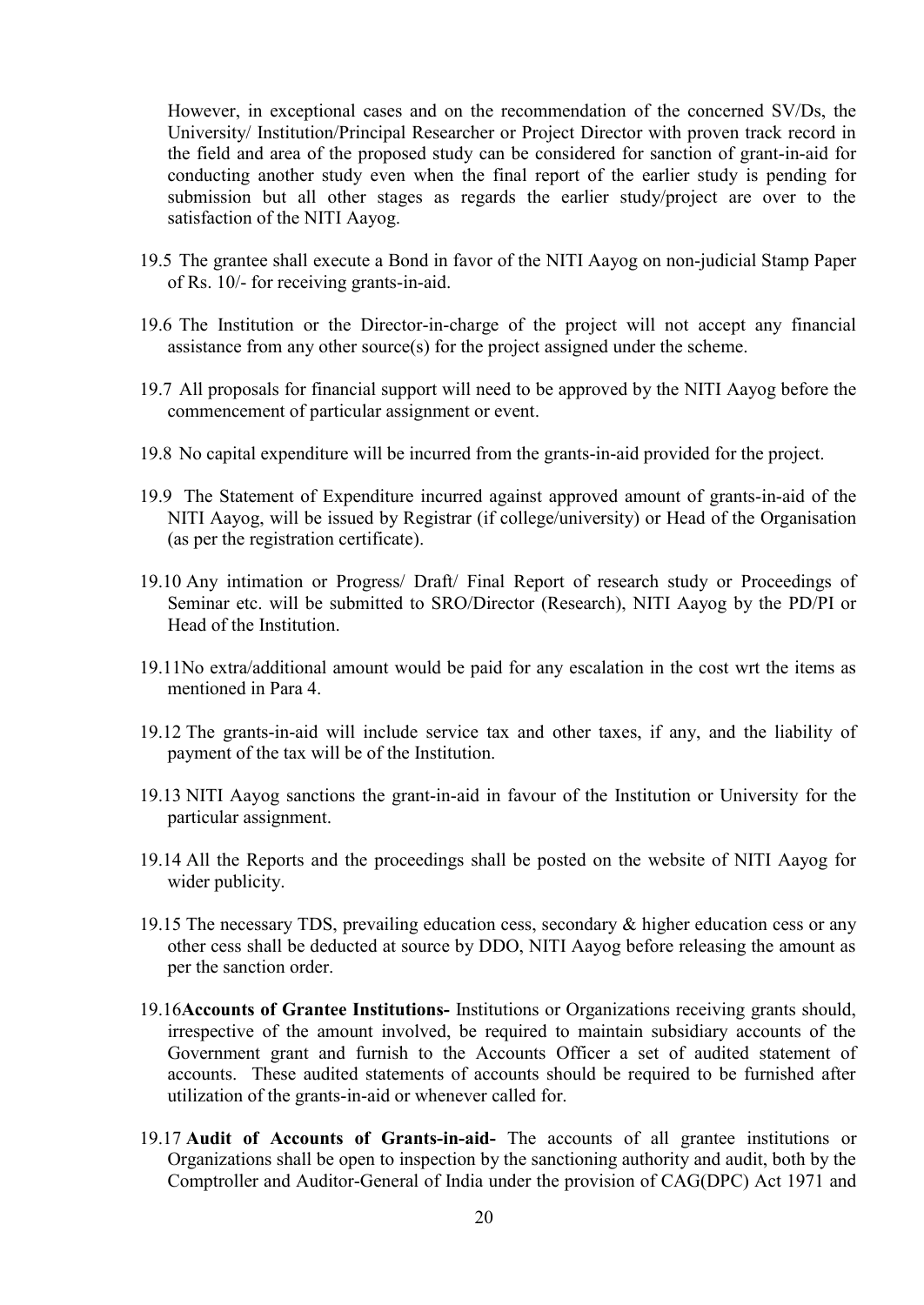internal audit by the Principal Accounts Office of the Ministry or Department, whenever the Institution or Organization called upon to do so and a provision to this effect should invariably be incorporated in all orders sanctioning grants-in-aid.

- 19.18The accounts of the grantee Institution or Organization shall be audited by the Comptroller and Auditor-General of India under Section 14 of the Comptroller and Auditor-General of India (Duties, Powers and Conditions of Service) Act, 1971, if the grants or loans to the institution in a financial year are not less than Rupees twenty-five lakhs and also not less than seventy-five per cent of the total expenditure of the Institution. The accounts may also be audited by the Comptroller and Auditor-General of India if the grants or loans in a financial year are not less than Rupees one crore. Where the accounts are so audited by the Comptroller and Auditor-General of India in a financial year, he shall continue to audit the accounts for a further period of two years notwithstanding that the conditions outlined above are not fulfilled.
- 19.19 Where any grant and/or loan is given for any specific purpose to any Institution or organization or authority, not being a foreign State or international Body/Organization, the Comptroller and Auditor-General is competent under Section 15(1) of the CAG's (DPC) Act, 1971, to scrutinize the procedures by which the sanctioning authority satisfies itself as to the fulfilment of the conditions subject to which such grants and/or loans were given and shall, for this purpose, have right of access to the books and accounts of that Institute or Organization or authority.

### 19.20 **Settlement of disputes**

- (i) **Amicable settlement:** The parties shall use their best efforts to settle amicably any dispute, controversy or claim arising out of, or relating to this contract or the breach, termination or invalidity thereof.
- (ii) **Arbitration**:
- (a) In the event of any dispute or difference between the parties hereto, such disputes or differences shall be resolved amicably by mutual consultation. If such resolution is not possible, then the unresolved dispute or difference shall be referred to arbitration of the sole arbitrator to be appointed by the CEO, NITI Aayog, Government of India. In case it is felt necessary to do so, the Department of Legal Affairs would be consulted in an appropriate manner. The provisions of Arbitration and Conciliation Act, 1996 (No. 26 of 1996) shall be applicable to the arbitration.
- (b) All litigations will be subject to Delhi jurisdiction.The venue of such arbitration shall be at New Delhi only.
- (c) The language of arbitration proceedings shall be English. The arbitrator shall make a reasoned award (the "Award"), which shall be final and binding on the parties.
- (d) The cost of the arbitration shall be shared equally by the parties to the agreement. However, expenses incurred by each party in connection with the preparation, presentation shall be borne by the party itself.
- (e) Pending the submission of and/or decision on a dispute, difference or claim or until the arbitral award is published; the Parties shall continue to perform all of their obligations under this scheme without prejudice to a final adjustment in accordance with such award.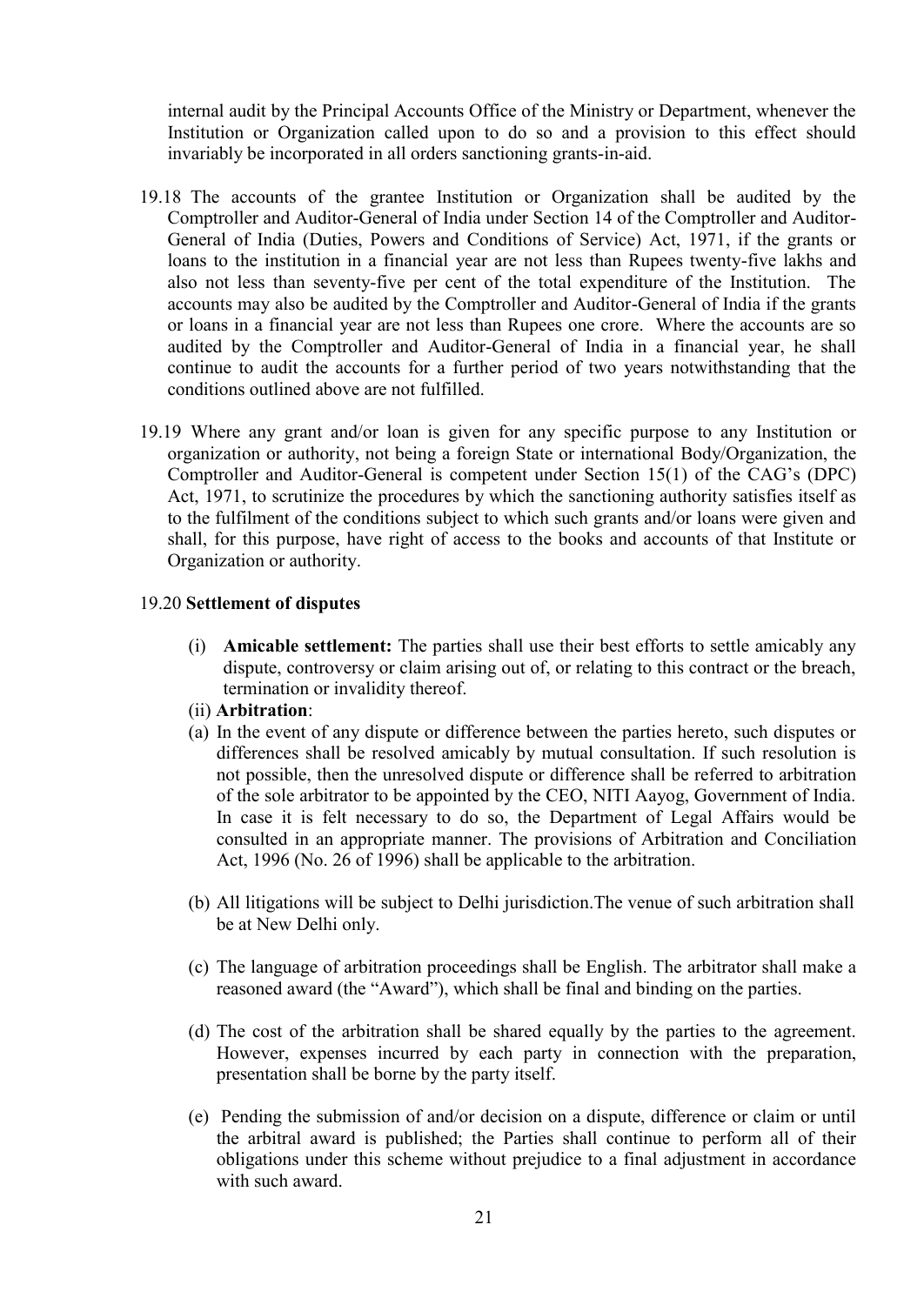- 19.21 **Use of name, emblem or official seal of the NITI Aayog, GoI:** The agency/organisation shall not in any manner whatsoever use the name, emblem or official seal of the NITI Aayog in connection with its business or otherwise, without written approval from the NITI Aayog. The usage of national emblem or state emblem of India must comply with the directives as per the State Emblem of India (prohibition of improper use Act, 2005; State Emblem of India (Regulation of use) rules, 2007; State Emblem of India (Regulation of use) Amendment Rules, 2010; and the amendments from time to time.
- 19.22 The organisers should endeavour that the deliberations in the event do not have any adverse criticism of any current or recent policy or action of the Central Government or a State Government; or which can embarrass relations between the Central & State Governments or between Central Government and Government of any foreign State. However, this provision would not apply for expression of constructive views at the event.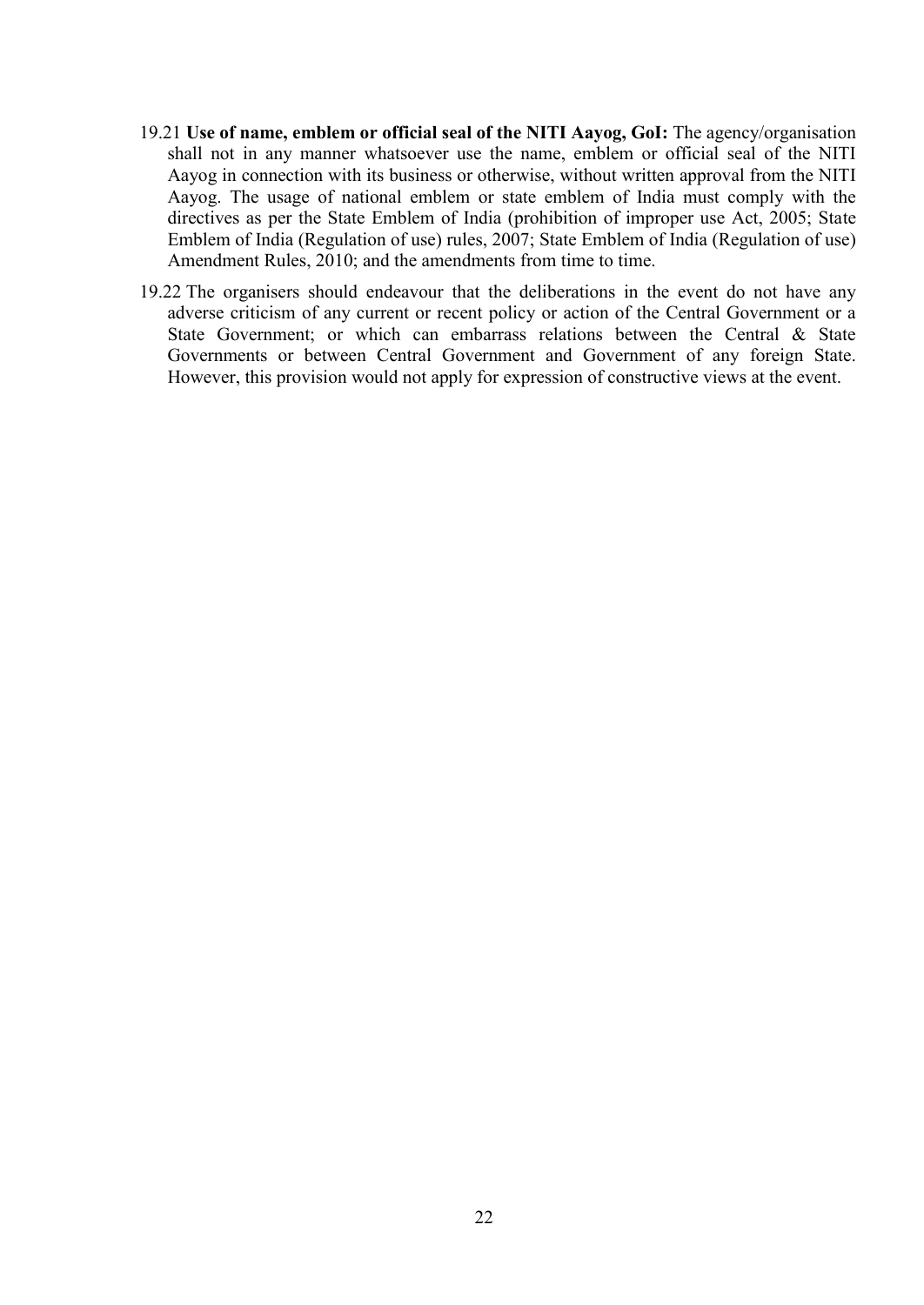# **Format for Technical Proposal of Research Study**

# **A. Information/Brief of the Organisation:**

- 1. Brief of the Institution: This includes the activities of the Institution during the last five years, its constitution, research expertise and infrastructure facilities available for conducting research work in the area of [to be mentioned].
- 2. Status as legal entity: This includes the registration of the organization (Registration Certificate), Constitution/MOA (Memorandum of Association) and Bye- laws.
- 3. Name and Designation of head of institution with address and telephone number (in brief bio-data)
- 4. Financial Status of the Organisation: Balance sheet, audited statement of accounts and IT returns of last three years.

| Financial Details (as per audited Balance Sheets) (in Cr.) starting from the previous financial years |                           |  |  |  |  |
|-------------------------------------------------------------------------------------------------------|---------------------------|--|--|--|--|
|                                                                                                       | Year                      |  |  |  |  |
| . .<br>11.                                                                                            | Net Worth                 |  |  |  |  |
| $\cdots$<br>111.                                                                                      | Turn over                 |  |  |  |  |
| 1V.                                                                                                   | Profit After Tax (PAT)    |  |  |  |  |
| v                                                                                                     | PAN No (Enclose the Copy) |  |  |  |  |

- 5. Branches of the Organisation (if any) with address and telephone numbers.
- 6. Number of professionals associated with the Organisation and their educational qualifications.

## **B. Profile of Key Personnel to be associated with research study**

- 1. Project Director (PD)/ Principal Investigator (PI): educational qualifications, research experience, address, telephone number, email id & Fax No (Brief bio-data).
- 2. Professionals and supporting staff: Name, Designation, qualifications, research experience of personnel associated with this project.

### **C. Experience in conducting research studies for Reputed institutes and publications**

Research Studies conducted for the reputed organisations and publications in the last 5 years in general

| Study | Name of the organisation/ agency   Years of   Amount   Publication in Journals |  |                       |
|-------|--------------------------------------------------------------------------------|--|-----------------------|
| title | (specify whether Central Govt., Completion                                     |  | (excluding)<br>/Books |
|       | Govt., Multilateral<br>State                                                   |  | newspaper articles)   |
|       | organisations, others)                                                         |  |                       |
|       |                                                                                |  |                       |
|       |                                                                                |  |                       |

2. Research Studies conducted for the reputed organisations and Published (strictly) in the areas of this research topic in the last 5 years {excluding the studies mentioned in para C  $(1)$ .

| Study | Name of the organisation/ agency Years of Amount Publication: |  |                  |
|-------|---------------------------------------------------------------|--|------------------|
| title | (specify whether Central Govt., State   Completion            |  | Journals / Books |
|       | Govt., Multilateral organisations, or                         |  | (excluding)      |
|       | others)                                                       |  | newspaper)       |
|       |                                                               |  |                  |
|       |                                                               |  |                  |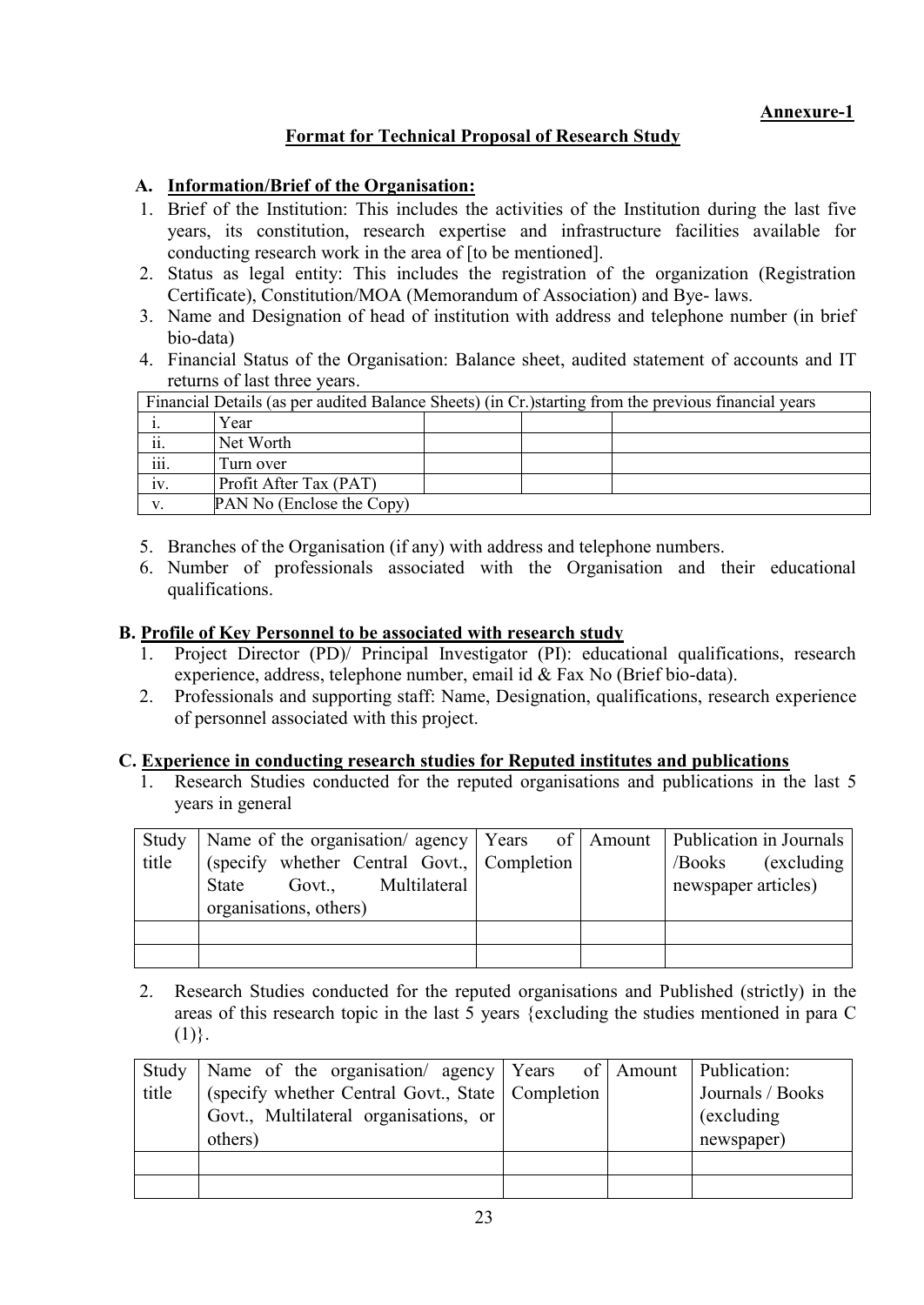**D. Relevance and need of the study**: A brief note of 300 words explaining the likely contributions to policy process and knowledge transfer for NITI Aayog and Govt of India.

## **E. Methodology and Execution Strategy**

- 1. Methodology: (i) Reference period or base year of the proposed study and selection of Data (use of primary and secondary data). If it is primary data then the approach should be spelt out as to whether it would be a sample survey or a case study. (ii) Type of Hypothesis to be tested and (iii) Case studies to verify the hypothesis (if any).
- 2. Selection of study area and sample design
- 3. Statistical Tools and software: Proposed variables of the study for which data shall be collected, sample size, suitable statistical tools and software required for data analysis.
- 4. Proposed work plan of study proposal as per the following:

| Items                                                      | Duration (in days/ months) |
|------------------------------------------------------------|----------------------------|
| Preparatory work including selection of Staff and their    |                            |
| training; Pilot Study(if any):                             |                            |
| Schedule of Sample Drawing                                 |                            |
| Schedule Construction-their pre-testing and printing etc.: |                            |
| Data Collection:                                           |                            |
| Data processing and Analysis                               |                            |
| Schedule of Report Writing (draft report and quarterly     |                            |
| progress reports)                                          |                            |
| Date of Commencement of work after approval of NITI        |                            |
| Aayog                                                      |                            |
| Organising workshop (if required) before reviewing         |                            |
| the final report by nodal vertical                         |                            |
| Final/Completion report to be submitted                    | Within 2 months from the   |
|                                                            | last date of study period  |
| Total Duration:                                            |                            |

## **F. Objectives and chapterisation of the proposed final report**

Name and Signature of the Project Director/Principal Investigator

Name and Signature of the Head of the Institution (Official Seal)

Date: Place: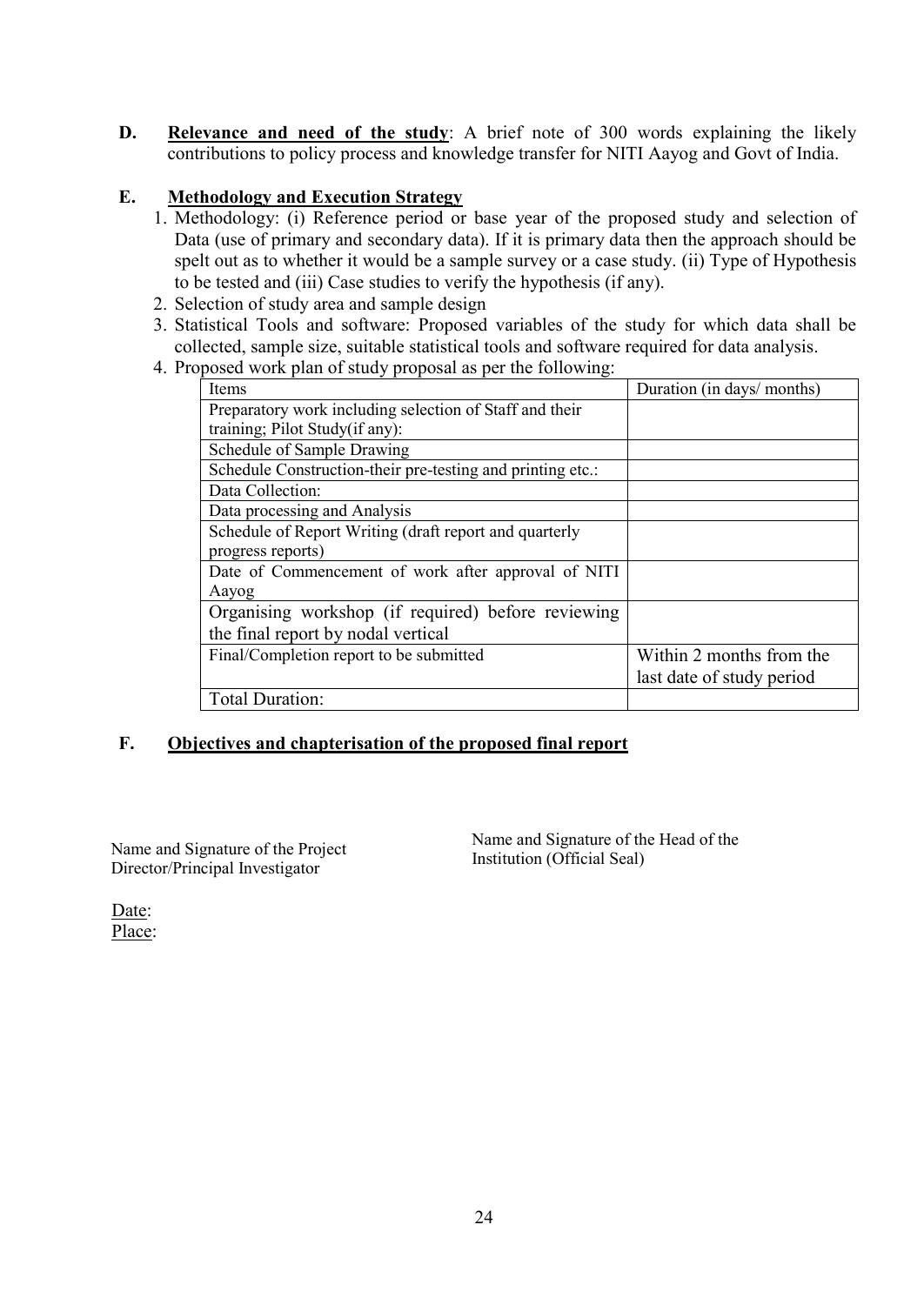# **Format for Financial Proposal of Research Study**

| <b>SI</b> | <b>Job/Tasks to be done</b>      | <b>Monthly</b> | <b>Duration</b>    | Amount   |
|-----------|----------------------------------|----------------|--------------------|----------|
| No.       |                                  | <b>Salary</b>  |                    | (in Rs.) |
|           | Project Director (PD)/ Principal |                | Whole study period |          |
|           | Investigator (PI) (only one)     |                |                    |          |
|           | Research Staff:                  |                | Whole study period |          |
|           | Field Staff:                     |                | Specify the period |          |
| 4.        | Data Processing staff            |                | Specify the period |          |

# **I. Salaries** (Research and other Study Staff Category wise):

## **II. Domestic Traveling\* and DA:**

| Sl No. | <b>Job</b> /Tasks to be                 | <b>Ceiling limit</b>                                                                                             | <b>Duration</b> | Amount   |
|--------|-----------------------------------------|------------------------------------------------------------------------------------------------------------------|-----------------|----------|
|        | done                                    |                                                                                                                  |                 | (in Rs.) |
|        | for field staff:                        | No specific Percentage limit but the<br>ceiling limits of Rs. 1500/-per<br>person per day (for the field staff). | No. of Days     |          |
|        | for Project Director<br>(if essential): | Rs. $3500$ /- per person per day (for<br>Project Director).                                                      | No. of Days     |          |

\*Admissible only for domestic travel and by rail (AC III tier class).

| <b>Job</b> /Tasks to be done                                                        | <b>Amount</b> (in Rs.) |
|-------------------------------------------------------------------------------------|------------------------|
| III. Data Processing including computation & Computer Work Subject to the           |                        |
| condition that the salary of Electronic Data Processing personnel would not be      |                        |
| admissible if the data processing is outsourced):                                   |                        |
| IV. Stationery, printing, photocopying, Books and Journals (if required):           |                        |
| V. Overheads                                                                        |                        |
| VI. Contingency (3% of the proposed Budget)                                         |                        |
| VII. Any other - (a) For hiring services of technocrats / experts / testing         |                        |
| laboratory etc if required, for a fixed duration on consolidated amount or          |                        |
| (b) <b>Holding Workshop/Debate discussion:</b> For expert advice and suggestions of |                        |
| the group of distinguished scholars /researchers, in case, of revamping and         |                        |
| improving the quality of the study, that should specifically be justified in the    |                        |
| proposal along with details of participating scholars/ researchers /luminaries from |                        |
| the field of the subject concerned.                                                 |                        |

**Total Proposed Budget : Rs……………. (in words)**

Name and Signature of the Project Director/Principal Investigator

Name and Signature of the Head of the Institution (Official Seal)

Date: Place: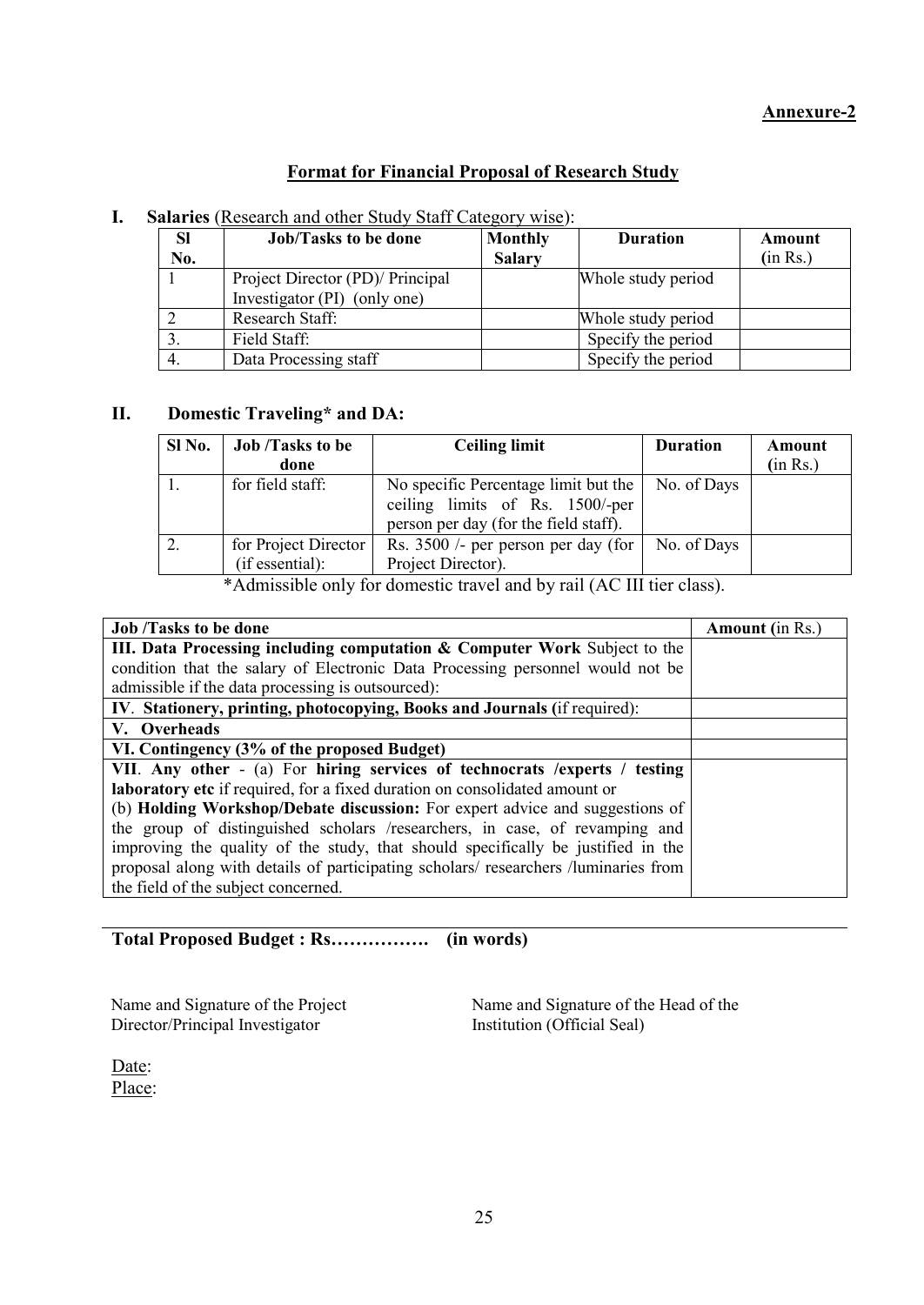## **Proforma of Bidder Information and Forwarding Letter of Proposal**

## **(I) Information as regards the Bidder**

|                                                                                                            | Details of the Bidder                                                                                                   |       |  |  |
|------------------------------------------------------------------------------------------------------------|-------------------------------------------------------------------------------------------------------------------------|-------|--|--|
|                                                                                                            | Name of the Project Director (PD)                                                                                       |       |  |  |
| $\overline{2}$                                                                                             | Address of the Project Director (PD)                                                                                    |       |  |  |
| $\mathbf{3}$                                                                                               | Status of the Organisation (Public Ltd./Pvt. Ltd./NGO/ Society/<br>Trust /University/Autonomous Body/deemed university) |       |  |  |
| 4                                                                                                          | Status as per Registration certificate/Act (with copy)                                                                  |       |  |  |
| $\varsigma$                                                                                                | Details of incorporation of the Organization                                                                            | Date: |  |  |
|                                                                                                            |                                                                                                                         | Ref#  |  |  |
| 6                                                                                                          | Valid Sales Tax (Value Added Tax) Registration No. (If any)                                                             |       |  |  |
| $\overline{7}$                                                                                             | Valid Service Tax Registration No. (If any)                                                                             |       |  |  |
| 8                                                                                                          | Permanent Account Number (PAN) with Copy                                                                                |       |  |  |
| 9<br>Name and Designation of the contact person to whom all references<br>shall be made regarding this RfP |                                                                                                                         |       |  |  |
|                                                                                                            | Telephone No. (with STD code)                                                                                           |       |  |  |
|                                                                                                            | Email of the Contact/key person                                                                                         |       |  |  |
|                                                                                                            | Fax No. (with STD code)                                                                                                 |       |  |  |
|                                                                                                            | Website:                                                                                                                |       |  |  |

# **(II)Forwarding Letter**

 I am forwarding the research proposal entitled as "……" for financial support to NITI Aayog (Research Division).

The organisation agrees to administer the project, manage its finances, provide accommodation, furniture and the research facilities such as library, equipment, secretarial staff, etc. required for research study. The organization shall also provide the material and managerial assistance for the research study, which would be considered under the proposed '**Overhead**' cost.

It is certified that no similar research proposal has been submitted for funding to any other Ministry/ Departments of central/state governments.

It is certified that the Project Director (PD)/ Principal Investigator (PI) [name] shall continue with the organisation till the completion of the proposed study**. In the instance of the PD/PI leaving the organisation without completing the study, the organisation undertakes to get the study completed by appointing a new PD/PI, without any additional financial liability on the part of the NITI Aayog and within the stipulated time**. However, if the NITI Aayog desires to transfer the project to some other institution, this Institution will have no objection to the same.

> **Signature and Seal of the Head of the Institution**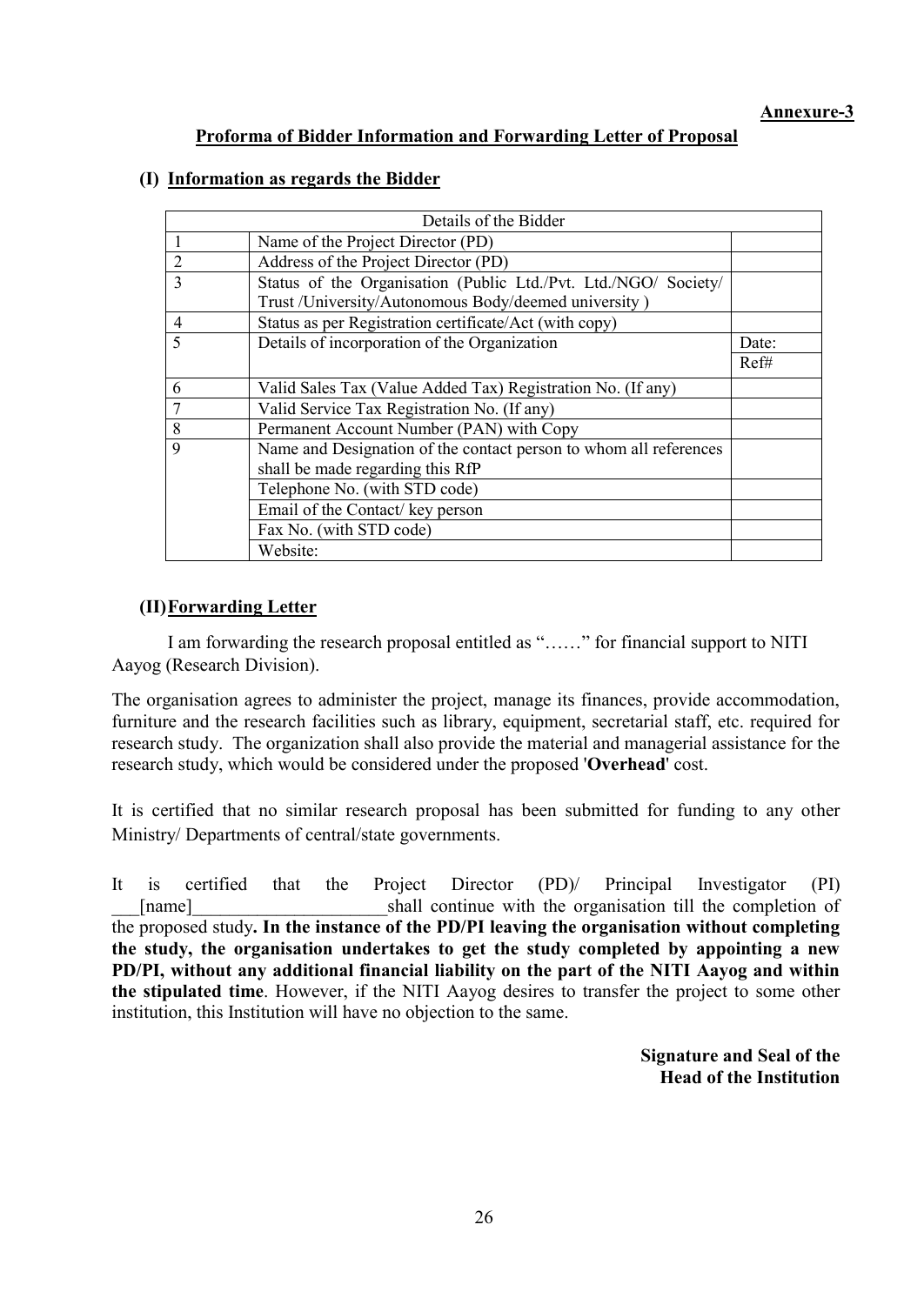# **Proforma for Technical Proposal of National Seminar/ Workshop/ Conference:-**

| $\overline{1}$ . | Name of the Organiser with Tel No., Mob No, fax No. and e-mail                                 |
|------------------|------------------------------------------------------------------------------------------------|
| 2.               | If the Organisation is registered trust or Society:                                            |
|                  | Indicate registration No                                                                       |
|                  | Place of registration                                                                          |
|                  | Date of registration                                                                           |
|                  | (Please attach a copy of Registration Certificate)                                             |
| 3.               | PAN No. of Institution/Organisation                                                            |
|                  | (Please attach a copy of PAN Card)                                                             |
| 4.               | Name and Address of the Venue                                                                  |
| 5.               | Tentative date(s) of event and no. of days                                                     |
| 6.               | Title/subject of the seminar/workshop/conference                                               |
| 7.               | Main objectives of the seminar/workshop/conference                                             |
| 8.               | Brief literature review on the subject along with bibliography                                 |
| 9.               | Themes and Sub-themes                                                                          |
| 10.              | Number of Key persons/Principal Scholars presenting Papers (A list with their name, address    |
|                  | and their field of experience)                                                                 |
| 11.              | No. of key persons / principal scholars from outside the state                                 |
| 12.              | Association/Collaboration with any Institutions, Universities, Ministries, Government          |
|                  | Departments                                                                                    |
| 13.              | Experience of the Organisation in conducting research works / seminar / workshop/              |
|                  | conference (Furnish available material or details thereof)                                     |
| 14.              | Brief details of similar activities of the organizer during the past few years along with cost |
|                  | estimates of each event and whether any support was received from any Government               |
|                  | Department                                                                                     |
| 15.              | Programme Details (Seminar) as per the details such as Date/Time,<br>Paper/Topics of           |
|                  | discussion, Author/Participant                                                                 |
| 16.              | <b>DECLARATION</b>                                                                             |
|                  | I hereby declare that the above particulars furnished by me are true and correct.              |
|                  | Place:                                                                                         |
|                  | Date:                                                                                          |
|                  | <b>Name and Signature</b>                                                                      |
|                  | of the Head of the Institution/Organisation                                                    |
|                  |                                                                                                |
|                  | (Official Seal)                                                                                |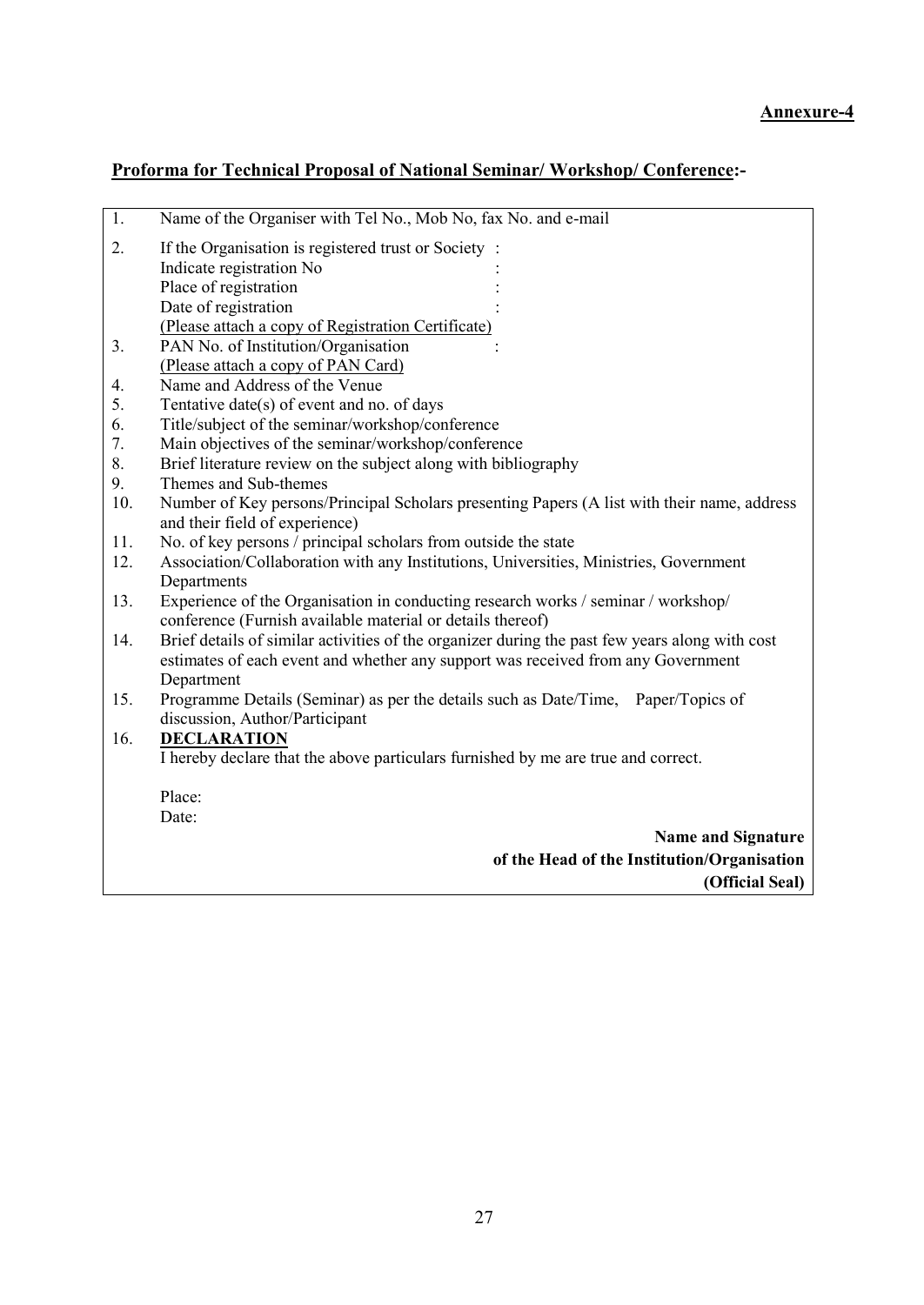# **Proforma for Technical Proposal of International Seminar/ Workshop/ Conference:-**

(i) Name and address of the event organizer with Telephone No., Mob No., Fax no. & E-mail

(ii) Name, Date and Venue of the event.

(iii) Theme of the event (please attach a brief write up on the theme, key speakers & profile thereof, tentative programme schedule, conference papers, publicity material, etc.)

(iv) If the Organisation is registered trust or Society : Indicate registration No : Place of registration Date of registration (Please attach a copy of Registration Certificate)

(v) PAN No. of Institution/Organisation : (Please attach a copy of PAN Card)

(vi) Clearance/ approval of Cabinet Secretary, M/o External Affairs and M/o Home Affairs (enclose copies of clearance/approval)

(vii) Source of funds for the event (self-financed and / or sponsored by any agency/ organization) – indicate the name & address of the sponsors, if any.

(viii) Please indicate the approximate budge/ cost :

(please attach a copy of approximate income and expenditure details of this events- for details see annexure 6)

(ix) Main target Group for Event:

(x) Number of Key persons/Principal Scholars presenting Papers (A list with their name, address and their field of experience)

(xi) No. of key persons / principal scholars from abroad (A list with their name, address and their field of experience)

(xii) Kind of support, if any, from any other Ministry/Department (Centre, State or Local Bodies) : (A brief write-up also including whether support is financial/technical/ any other)

(xiii)Experience of the Organisation in conducting research works / seminar / workshop/ conference (Furnish available material or details thereof)

(xiv) Brief details of similar activities of the organizer during the past few years along with cost estimates of each event and whether any support was received from any Government Department

# (xv) **DECLARATION**

I hereby declare that the above particulars furnished by me are true and correct.

Place:

Date:

**Name and Signature of the Head of the Institution/Organisation (Official Seal)**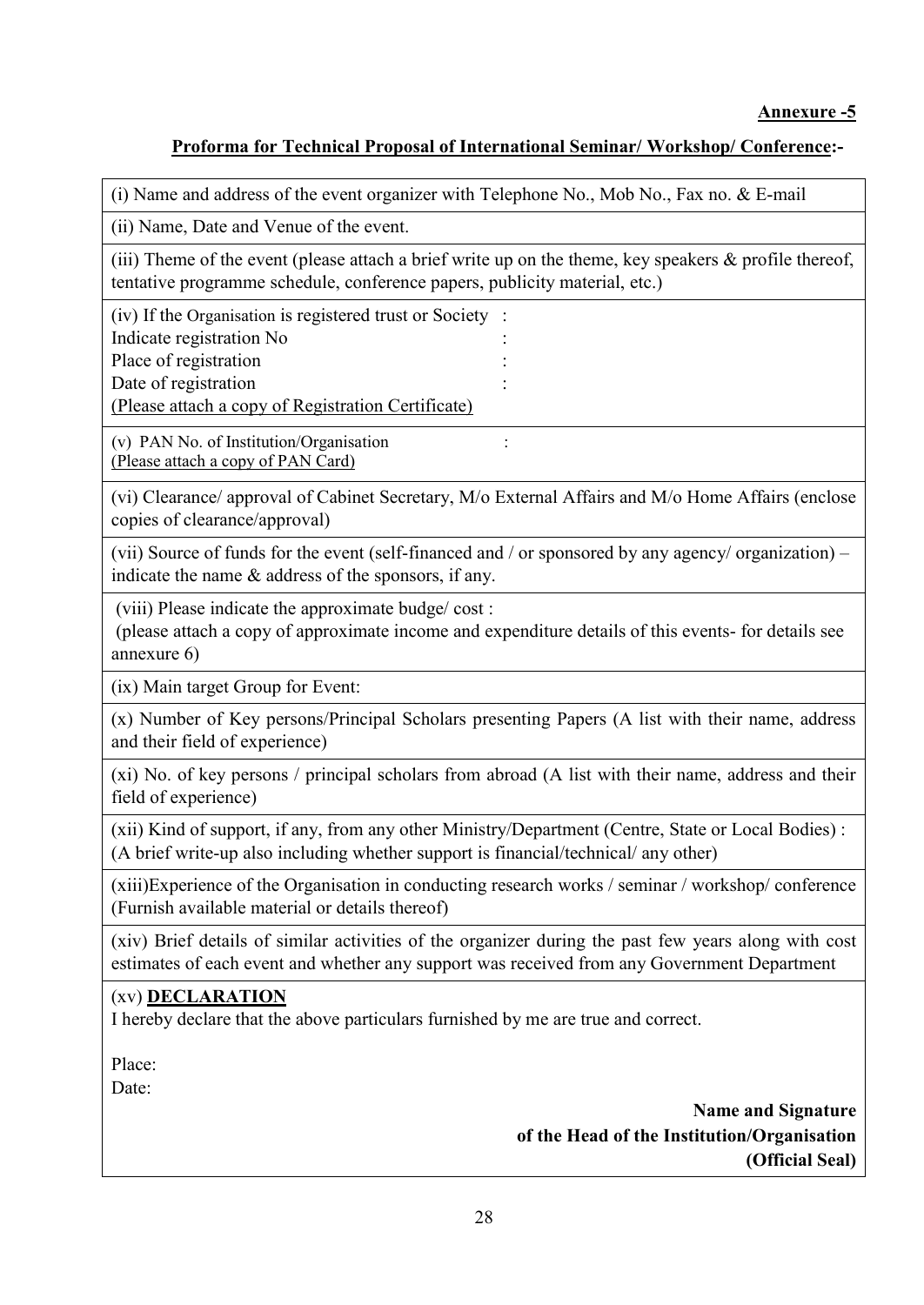# **Proforma for Budget Proposal for Seminar/Workshop/Conference**

| SI.            | <b>Item</b>                                       | <b>Ceiling Limits per Participant</b>       | <b>Amount proposed</b>                   |  |  |  |
|----------------|---------------------------------------------------|---------------------------------------------|------------------------------------------|--|--|--|
| N <sub>0</sub> |                                                   |                                             | by the                                   |  |  |  |
|                |                                                   |                                             | Organisation                             |  |  |  |
|                |                                                   |                                             | (with Limitation)                        |  |  |  |
| Part-A         |                                                   |                                             |                                          |  |  |  |
| 1.             | Honorarium <sup>*</sup>                           | As per UGC norms, Rs. 1000/-per             | (up to $5\%$ of the                      |  |  |  |
|                |                                                   | person per day                              | max. grant)                              |  |  |  |
| 2.             | Boarding & Lodging**                              | Not more than Rs. 2000/-per person/         | (up to $25\%$ of the                     |  |  |  |
|                |                                                   | day. Max. Rs 4000/- per person for the      | max. grant)                              |  |  |  |
|                |                                                   | event.                                      |                                          |  |  |  |
| 3 <sub>1</sub> | Travel and Transportation **                      | For domestic travel limited to Economy      | (up to $30\%$ of the                     |  |  |  |
|                |                                                   | Class air fare (if travelling by air) or to | max. grant)                              |  |  |  |
|                |                                                   | AC III tier fare (if travelling by rail).   |                                          |  |  |  |
|                |                                                   |                                             |                                          |  |  |  |
|                |                                                   | For international travel limited to         |                                          |  |  |  |
|                |                                                   | Economy Class air fare.                     |                                          |  |  |  |
|                |                                                   | Local<br>transportation for<br>experts      |                                          |  |  |  |
|                |                                                   | presenting papers @ Rs.150/- per            |                                          |  |  |  |
|                |                                                   | person per day.                             |                                          |  |  |  |
| 4.             | Working Lunch                                     | Not more than Rs.200 per                    | (up to $10\%$ of the                     |  |  |  |
|                |                                                   | participant/day.                            | max. grant)                              |  |  |  |
| 5.             | Seminar material                                  | Rs. 300/per participant                     | (up to $10\%$ of the                     |  |  |  |
|                |                                                   |                                             | max. grant)                              |  |  |  |
| 6.             | Overhead Cost (up to $7\%$ ) &                    |                                             | (up to $10\%$ of the                     |  |  |  |
|                | Contingencies (3%)                                |                                             | max. grant)                              |  |  |  |
| $\overline{7}$ | Rent for the venue of the seminar/                |                                             | $\overline{(up to 10\% \text{ of the})}$ |  |  |  |
|                | workshop/conference                               |                                             | max. grant)                              |  |  |  |
|                | Total Budget (A):                                 | Rs. 5 Lakhs                                 | 100%                                     |  |  |  |
| Part-B         |                                                   |                                             |                                          |  |  |  |
| 8.             | Own- funding (at least 10% of the total budget-A) |                                             |                                          |  |  |  |
| 9.             | Others:                                           |                                             |                                          |  |  |  |
|                | Collection<br>Expected<br>from<br>(i)             |                                             |                                          |  |  |  |
|                | Registration fee etc.                             |                                             |                                          |  |  |  |
|                | ii) From Collaborative Non- Govt.                 |                                             |                                          |  |  |  |
|                | Organizations / Agencies -                        |                                             |                                          |  |  |  |
|                | Name/Address and Amount (Received                 |                                             |                                          |  |  |  |
|                | / Expected /Sought)                               |                                             |                                          |  |  |  |
|                | Total Revenue (B)                                 |                                             |                                          |  |  |  |
|                | Net Amount required for the event                 |                                             |                                          |  |  |  |
|                | in Rs. $(A - B)$                                  |                                             |                                          |  |  |  |

**\*** considered only for principal scholars/ experts presenting papers (both inside and outside of the state).

**\*\*** considered for outside the state and inside the state (Distance: more than 200km from venue) for principal scholars/ experts presenting papers only.

General Condition: Receipt for Honorarium, Bills for Boarding & Lodging, travel & transportation– Boarding Pass / Train Ticket / Transport Bills and bills for other expenditure have to be submitted at the time of claim / settlement of expenditure.

# **Name and Signature of the Head of the Institution/ Organisation (Official Seal)**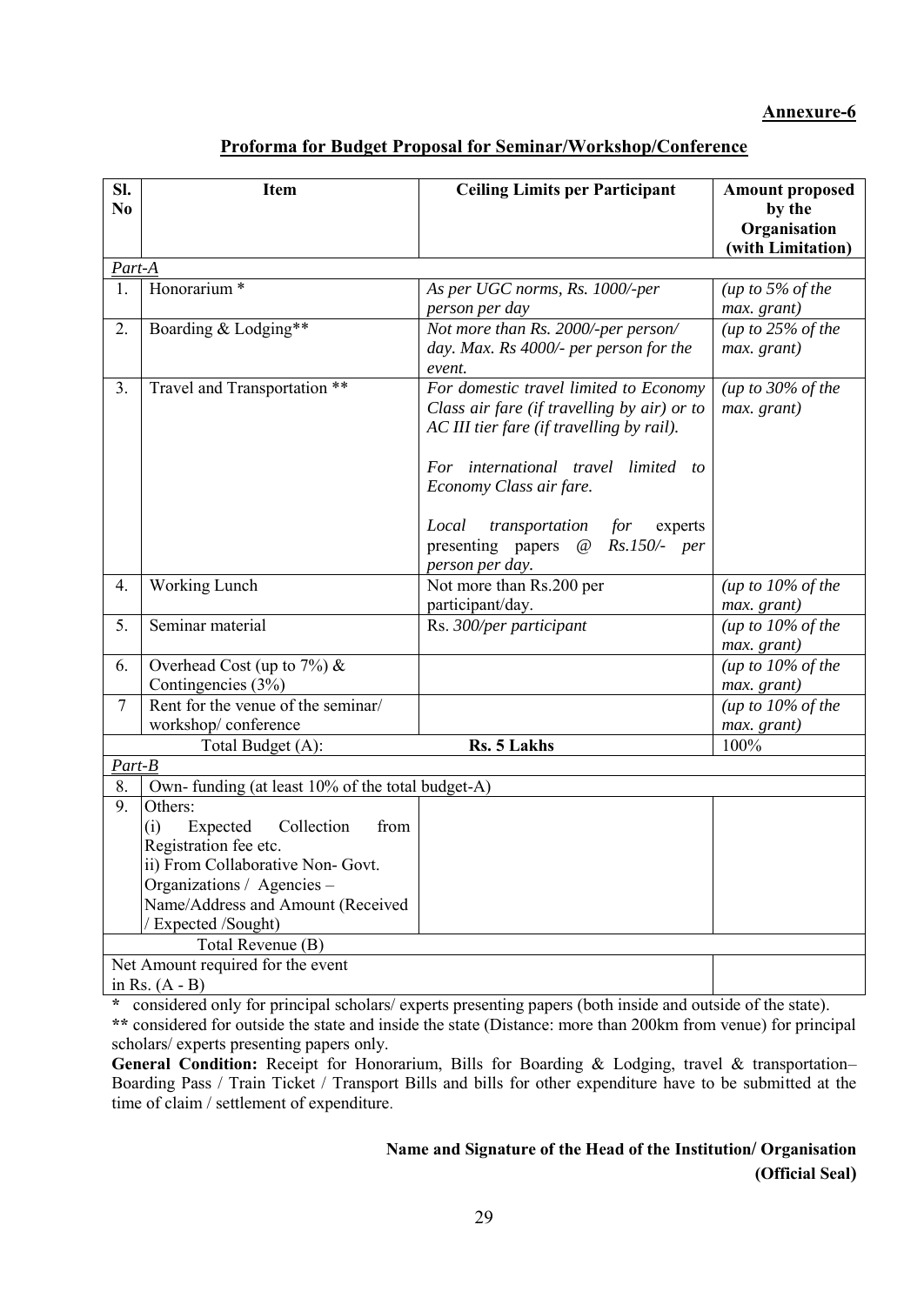#### **BOND FORM**

Know all persons by these present that we the …………………………………………. ………………………………………………………………………………………………………… ……………… (Name of Samiti / Sansthan / Institution / An Association/individual researcher registered under the Societies / Trust Registration Act (Specify the respective Act)/Companies Act/Affiliated to University and having its office at  $\qquad \qquad$  in the State of \_\_\_\_\_\_\_\_\_\_\_\_\_\_\_\_\_\_\_\_\_through Shri / Smt./Ms.\_\_\_\_\_\_\_\_\_\_\_\_\_\_\_\_, duly authorized vide power of attorney / resolution dated\_\_\_\_\_\_\_\_\_\_\_ of the Samiti / Sansthan/ Institution / An Association/ Trust/University, (hereinafter called the "Obligator") and (I) Sh./Smt./Ms. ………………. Son/Daughter of Sh. ………….…………………Resident of …………………………………, Aadhar Card No. and Voter ID card No ……………………….. (attested copy must be enclosed) (II) Sh. ……………………………. Son/daughter of Sh. ………………………………. Resident of ………………………………………..Aadhar Card No and Voter ID card No …………………….(Attested copy must be enclosed) (Here in after sureties) are held and firmly bound to the President of India here in after called the Government, in the sum of Rs……………… (Rupees (in words only)…………) together with interest thereon at the rate of 11.50% compounded annually (which would be adjusted as per the Government of India notification issued from time to time) from the date of receipt of the said amount by the Obligator up to the date of refund thereon to the Government. The term, obligator or sureties, unless repugnant to the context, shall mean and include the respective agents, assigns, heirs, successors etc., as the case may be.

2. Signed this ………. day of …..…….in the year …………….

3. Whereas on the Obligator's request the Government has as per NITI Aayog letter No. ………..dated………..and here-in-after referred to as the letter of sanction/ approval (which forms an integral part of these presents and copy of this is annexed as Annexure 'A'), agreed to make in favour of the Obligator for the purpose of ……………………………………a grant of Rs. …………… (Rupees…………………….) out of which Rs……………………………. (Rupees…………..) have already been paid to the Obligator (the receipt) where the obligator do hereby admit and acknowledge two sureties in the terms and conditions manners contained here in after which the obligator and at its request the sureties have agreed to do.

4. Now in consideration of the aforesaid letter of sanction, the obligator herein binds itself and undertakes to comply with the conditions of the letter of sanction referred to herein and if the obligator shall duly fulfill and comply with all its conditions mentioned in the letter of Sanction mentioning the grant then this bond or obligator's obligation therein shall be void and of no effect, but otherwise it shall remain in full force, effect and virtue, and the Government shall be at liberty to enforce this bond against the obligator or the surety jointly and/or severally, as it may deem fit and on its option. These presents further witness that:

- a. That decision of the CEO, NITI Aayog Govt. of India or the Administrative Head of the NITI Aayog, Govt. of India administratively concerned with the matter, on the question whether there has been breach or violation on the part of the Obligator or any of the terms and conditions mentioned in the letter of sanction, shall be final and binding on the Obligator.
- b. The liability of the sureties here under shall not be impaired or discharged by reason of time being granted by the Government or any forbearance, act or omission by or on the part of the Government whether with or without the knowledge or consent of the sureties in respect or in relation to the obligation or conditions to be performed or discharge in the obligation or by reason of the matter or thing whatsoever, which under the law relating to the sureties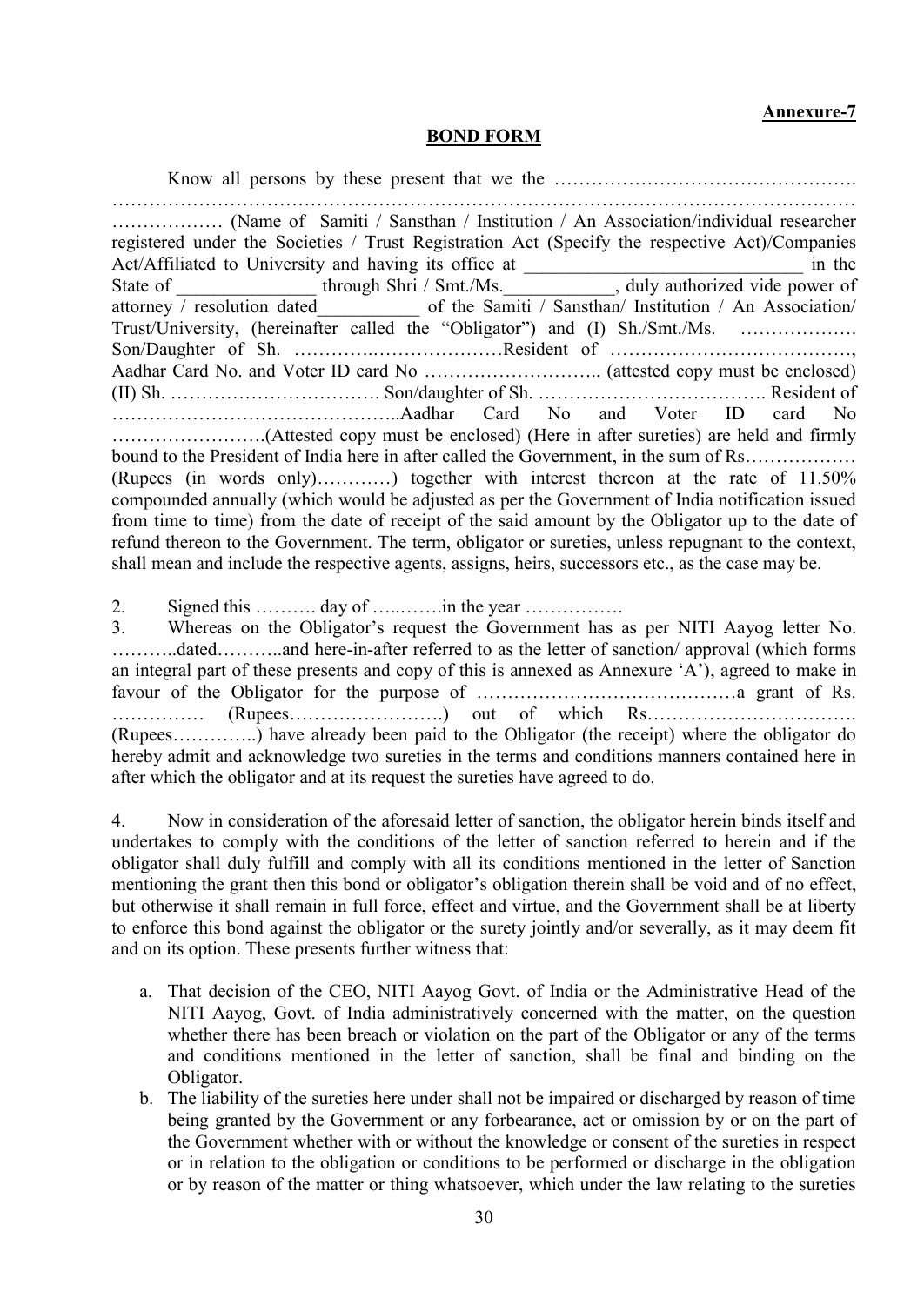shall but for this provision have the effect of so releasing the sureties from such liability, nor shall it be necessary for the Government, to pursue the obligator before using the sureties or either of them the amount due here under.

- c. The **Obligator purein** agrees and undertake to surrender / pay to Government the monetary value of all such pecuniary or other benefits which it may receive or derive / have received or derived through / upon unauthorized use of grant for purpose other than that of which the grant was intended or the assets, purchased largely from out of "Government Grants". The decision of the CEO, NITI Aayog or the administrative head of the NITI Aayog as regards the monetary value of aforementioned to be surrendered / paid to the Government will be final and binding on the Society/Trust/Institution/Organisation/ Individual Researcher.
- d. The Obligator or the sureties shall, in the event of breach or violation of the terms and conditions mentioned in the letter of sanction, refund to the Government on demand and without demur the entire amount of Rs. ……………. (Rupees ………………) or such part thereof as may be mentioned in the **Notice Demand** issued by the Government along with the interest thereon at the rate of 11.50% compounded annually (which would be adjusted as per the Government of India notification issued from time to time) from the date of receipt of the said amount by the Obligator up to the date of refund thereof to the Government.
- e. The obligator and the surety assure and confirm that they have understood the scheme of grant of sanction mentioned therein and they have executed this bond voluntarily and out of their free will.
- f. The Government of India has agreed to bear the stamp duty, if any, chargeable on these presents.

5. In witness thereof these presents have been executed on behalf of the Obligator and the Sureties the day and year here in above written and accepted for (Name and Designation) on the day and year appearing against his signature.

> **Signed for and on behalf of the Institution with date (Stamp/Seal)**

### **Signature of the Surety**

| In the presence of:                     |  |
|-----------------------------------------|--|
|                                         |  |
| (Name & Address of witness) (Signature) |  |
|                                         |  |
|                                         |  |
|                                         |  |
| (Name & Address of witness) (Signature) |  |
|                                         |  |
|                                         |  |

### **Accepted for and on behalf of the President of India.**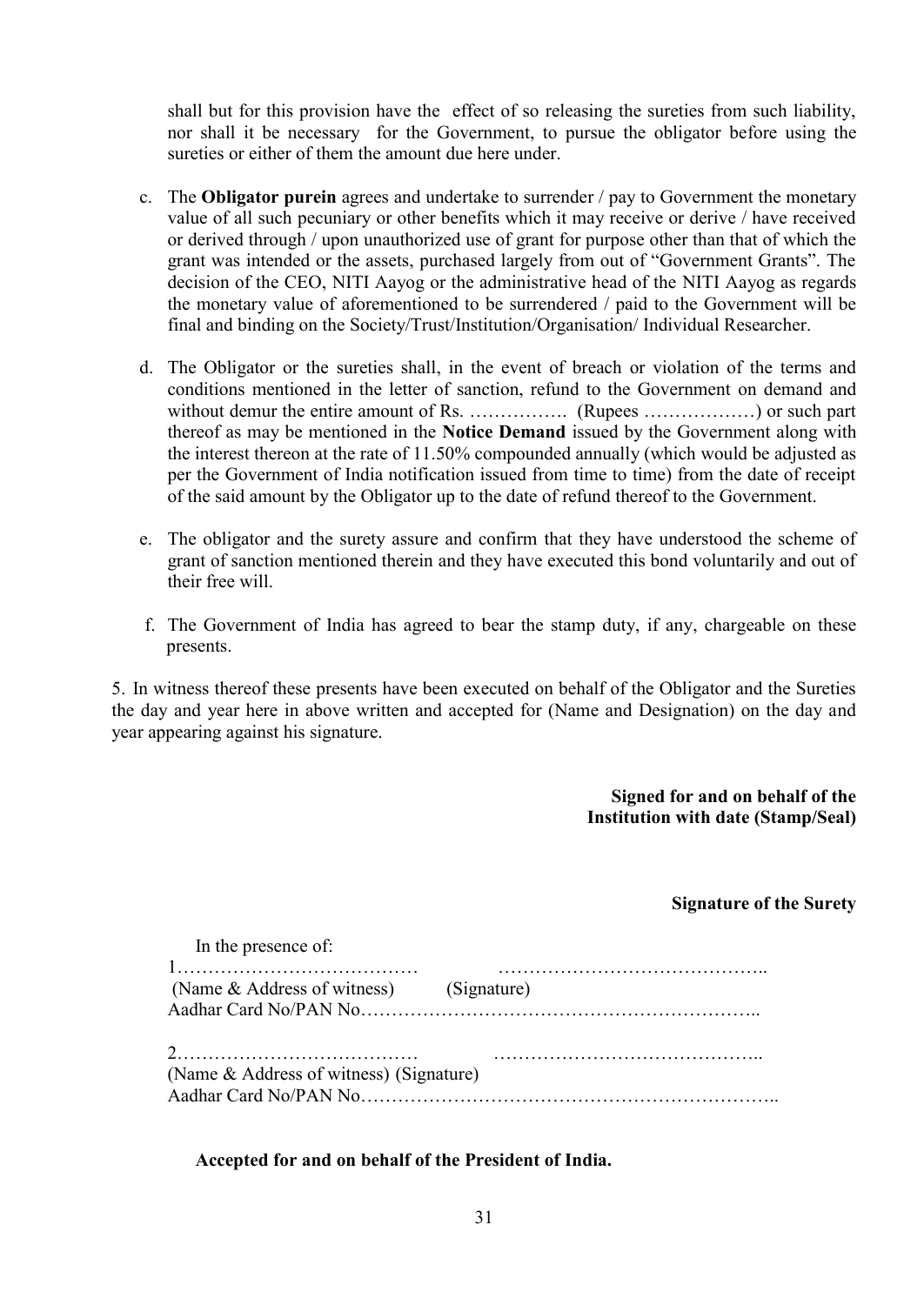# **Form of Utilization Certificate**

| <b>Sl. No.</b> | Letter No. and date | Amount |
|----------------|---------------------|--------|
|                |                     |        |
|                |                     |        |
|                | <b>Total</b>        |        |

Certified that out of Rs.  $\qquad \qquad$  of Grants-in-Aid sanctioned during the year………….. in favour of "\_\_\_\_\_\_\_\_\_\_\_\_\_\_\_\_\_\_\_"under NITI Aayog letter No…… given above and Rs. on account of unspent balance of the previous year, a sum of Rs…… has been utilized for the purpose of........ [the Research Study / Seminar] for which it was sanctioned and that the balance of Rs. The remaining unutilized at the end of the year has been surrendered to Government (vide no. ....., dated....) / will be adjusted towards the Grants-in-Aid payable during next year…..

2. Certified that I have satisfied myself that the conditions on which the Grants-in-Aid was sanctioned have been duly fulfilled/ are being fulfilled and that I have exercised the following checks to see that the money was actually utilized for the purpose for which it was sanctioned.

Kind of checks exercised.

1.

2.

- 3
- 4.

# **Signature of the Head of the Institution (Stamp/Seal)**

| <b>Place</b> |  |
|--------------|--|
| <b>Dated</b> |  |